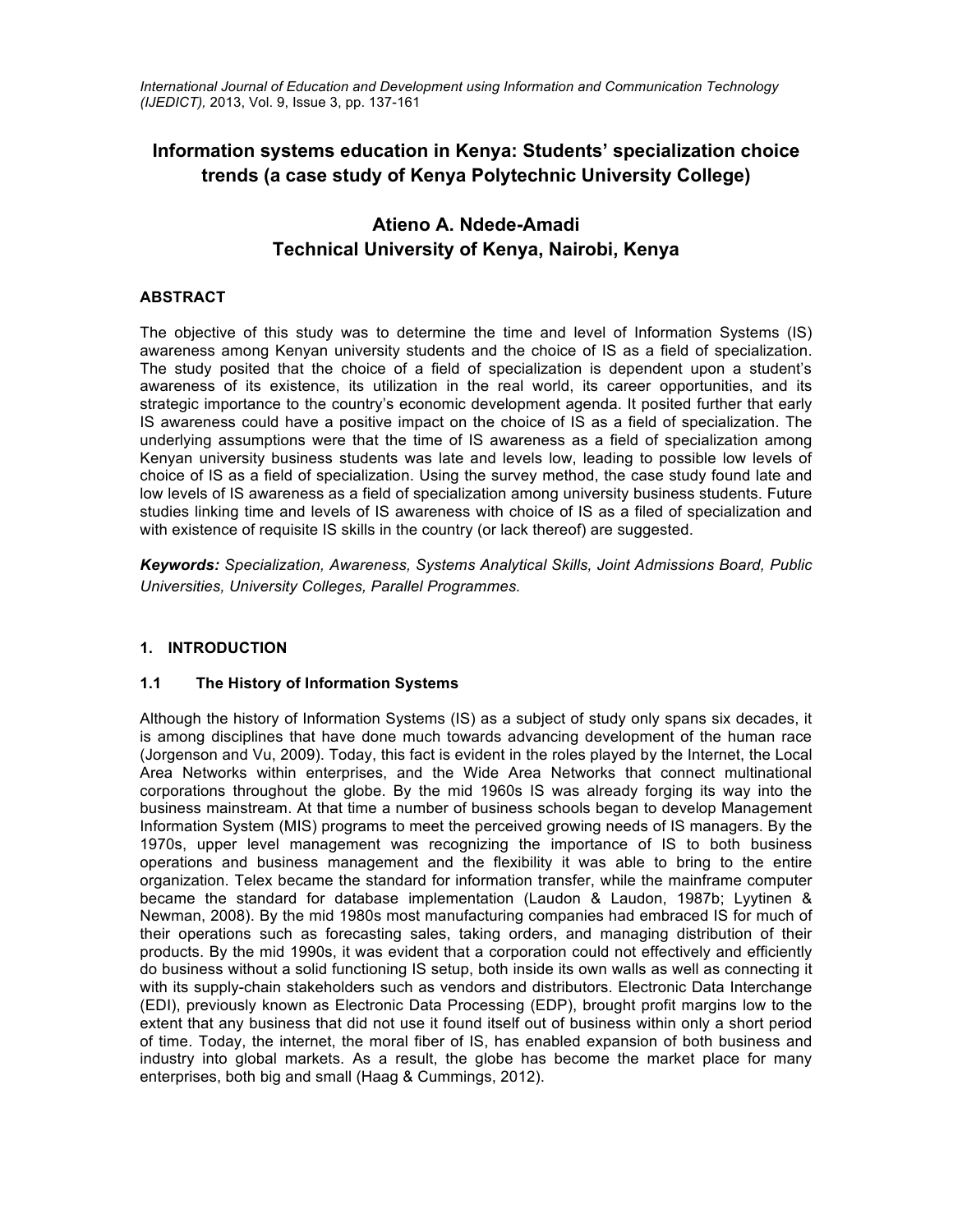### **1.2 Definition of Information Systems**

Information Systems is a technology driven system that can be defined technically as a set of interrelated components that collect, retrieve, process, store and distribute information to support decision making in an organization (Alter, 1999). It has also been defined as a system that assembles, stores, processes, and delivers information relevant to an organization (or to a society), in such a way that the information is accessible and useful to those who wish to use it, including managers, staff, clients, and citizens (McCleod, 1990; Armstrong, 2001). It is a social (human activity) system that may or may not involve the use of computer systems (Thompson, 2005; Baltzan, In addition to supporting decision-making, information systems help managers and other workers analyze complex problems, develop new products, and integrate various modules both within and across departments (Alter, 2001; Haag & Cummings, 2012). Moreover, the transmission of information and data made possible by IS allows inter-departmental communication, leading to better coordination and improved transparency by sharing information throughout the organization (Thompson, 2005).

According to Anthony & Govindarajan (1995), Information Systems is any combination of information technology and people activities that support operations, management, and decision making. In a very broad sense, the term "information system" is frequently used to refer to the interaction between people, processes, data and technology (Armstrong, 2001). In this sense it refers not only to the information and communication technology (ICT) that an organization uses, but also to the way in which people interact with it in supporting business processes (Alter, 1999). Clear distinctions have often been made between information systems, computer systems, and business processes. Information systems typically include an ICT component but are not purely concerned with ICT, focusing instead, on the end use of information technology (McCleod, 1990). Information systems are also not to be confused with business processes whose performance they control (Turban, Mclean, & Wetherbee, 2002; Frenzel, 2004).

In most cases, IS are formal, computer-based systems that play integral roles in organizations. Although most are computer-based, any (old) computer or software program is not necessarily an information system. Electronic computers and related software programs are only the technical foundations, the tools, and materials of modern information systems (McCleod, 1990). To understand an information system, one needs to understand the problems it is designed to solve, both the architectural and design solutions, and the organizational processes that require these solutions (Bateman & Snell, 1990; Willocks, 1996). Although IS has evolved over the past sixty years to become the backbone of business and industry that it is today, the simple application rules created in the 1960s and 1970s still remain relevant in applications where data or information is transferred whatever the business model, no matter the complexity (Laudon & Traver, 2011; Haag & Cummings, 2012). In the advent of computing, the assessment and evaluation of old manual systems has inevitably resulted into the implementation of automated systems through the use of computers (Callon, 1996; Willocks, 1996).

### **1.3 The Discipline of Information Systems**

As a discipline of study, IS has to do with the assessment and evaluation of both existing and prospective business systems, both manual and computerized, with the objective of improving their performance in terms of both efficiency and effectiveness, using such systematic tools and approaches to the analysis and design of information systems as the structured systems analysis and design method (SSADM) (Harris, 2009). The assessment and evaluation of systems, existing or conceived, is a fundamental step in the systems development life cycle (SDLC) (Whitten & Bentley, 2005). Inarguably, a poorly analysed and designed system is a failed project on the 'get go', regardless of the amount of resources deployed further along the development process (Jarke, Loucopoulos, Lyytinen, Mylopoulos, and Robinson, 2011). This makes it important and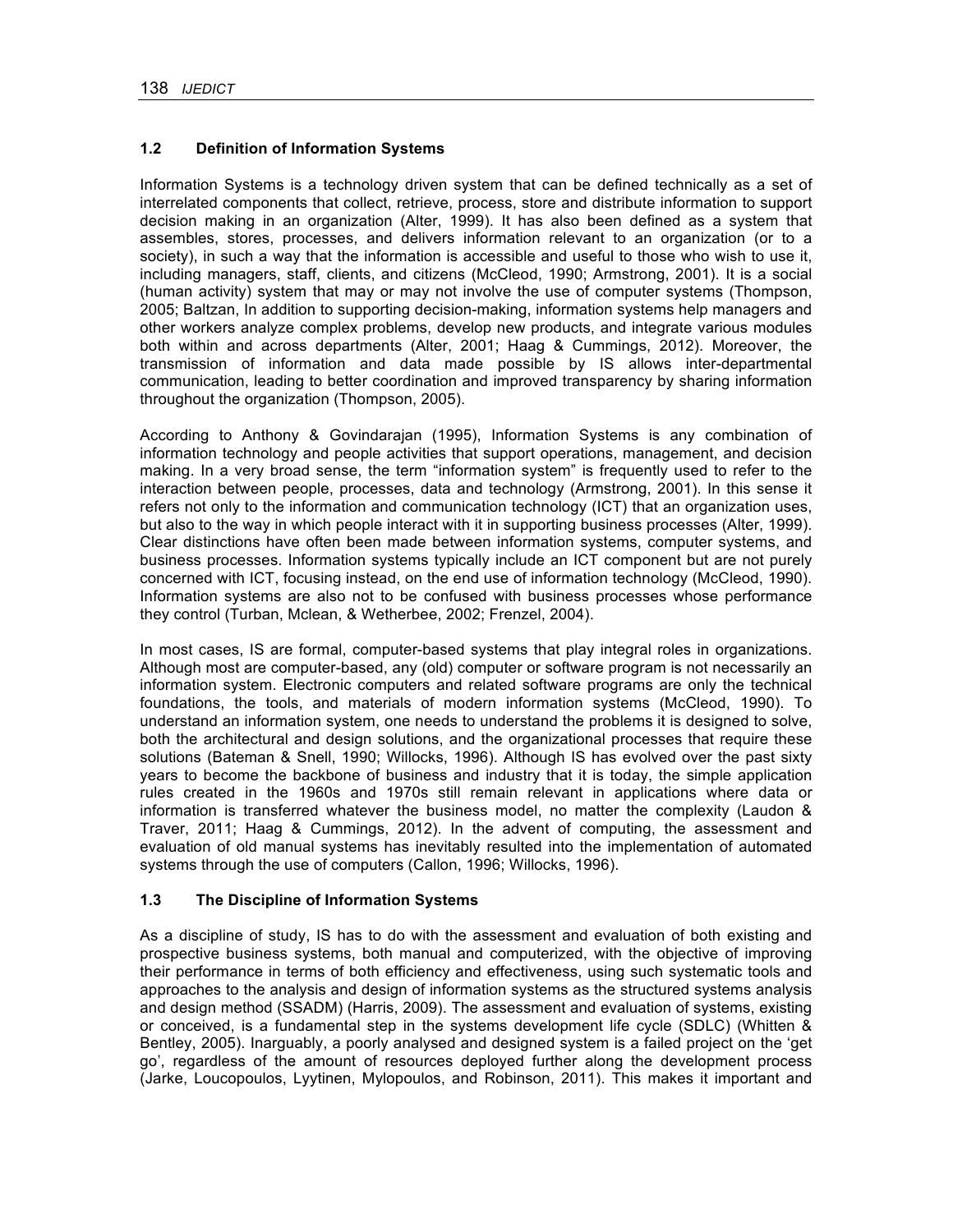necessary to develop specific and dedicated skills for the analysis and design purpose, which are Systems Analyst and Designer skills within the IS discipline (Harris, 2009). Businesses rely on information systems professionals to address pertinent issues of: What information does the enterprise need? How is that information generated? Is the information delivered to the people who need it – on a timely manner? Is the information presented to the people who need it in ways that permit them to use it readily? Is the organization structured in a way that makes it possible for it to use technology effectively? Are the business processes of the organization well designed? Do the business processes use the opportunities created by information technology fully? Does the organization use the communication and collaboration capabilities of information technologies appropriately? Is the organization capable of adapting quickly enough to changing external circumstances?

### *1.3.1 Information Systems Academic Programs*

As a discipline of study, information systems has also been described as the study of complementary networks of hardware and software that people and organizations use to collect, filter, process, create, and distribute data (McCleod, 1990; Petter et. al., 2008). The study of information systems bridges business and computer science using the theoretical foundations of information and computation to study various business models and related algorithmic processes within the computer science discipline (Lyytinen & Newman, 2008; Popova & Sharpanskykh, 2010). Before the concept of management information systems was created, computer scientists were just programmers creating applications for science and math calculations (Harris, 2009). As computer usage evolved in the fields of business and data management, software applications were needed to process nonscientific data. A field of study to bridge the gap between computer programmers and the business world to create information-based applications for business and networks was needed, thus, MIS was born (Curtis, 1995; Laudon & Laudon, 2004). Today a large majority of Information Systems programs within universities are located in business schools with different names such as *information systems*, *management information systems*, *computer information systems*, *business information systems*, or *business information technology*. Information systems related degree programs combine business and computing topics, except that the emphasis between technical and organizational issues vary from one program to the next.

### **2. PROBLEM STATEMENT – SYSTEMS ANALYSIS SKILLS GAP**

Computing is speedily coming of age in Kenya. That notwithstanding, however, there has been identified certain skill gaps in the disciplines related to computing. More specifically, critical systems analysis skills have been identified as either lacking or inadequate. Case in point is a recent (2011) study commissioned by the Kenya Information Technology and Communications Board (KICTB) in collaboration with IBM that identified some skills gaps in the ICT sector, including systems analysis skills (Systems Analysts). According to the study, the problem is serious enough that a large majority of firms within the country have to make use of expatriates at extraordinary costs to meet their needs. The study determined further that the existing comparatively high salaries of Systems Analysts have failed to attract the talent internationally since the demand is high globally. Because of this high demand, the few Systems Analysts that may be produced locally are quickly attracted to and taken up by more developed economies able to offer higher salaries and benefits, making an already bad situation even worse.

Public universities and university colleges and private universities in Kenya offer robust Computer Science programs that produce large numbers of Computer Scientists. In addition, many public and private colleges produce large numbers of Computer Programmers savvy in developing computer systems and applications. This combination of university graduate Computer Scientists and college graduate Computer Programmers has provided a good number of Systems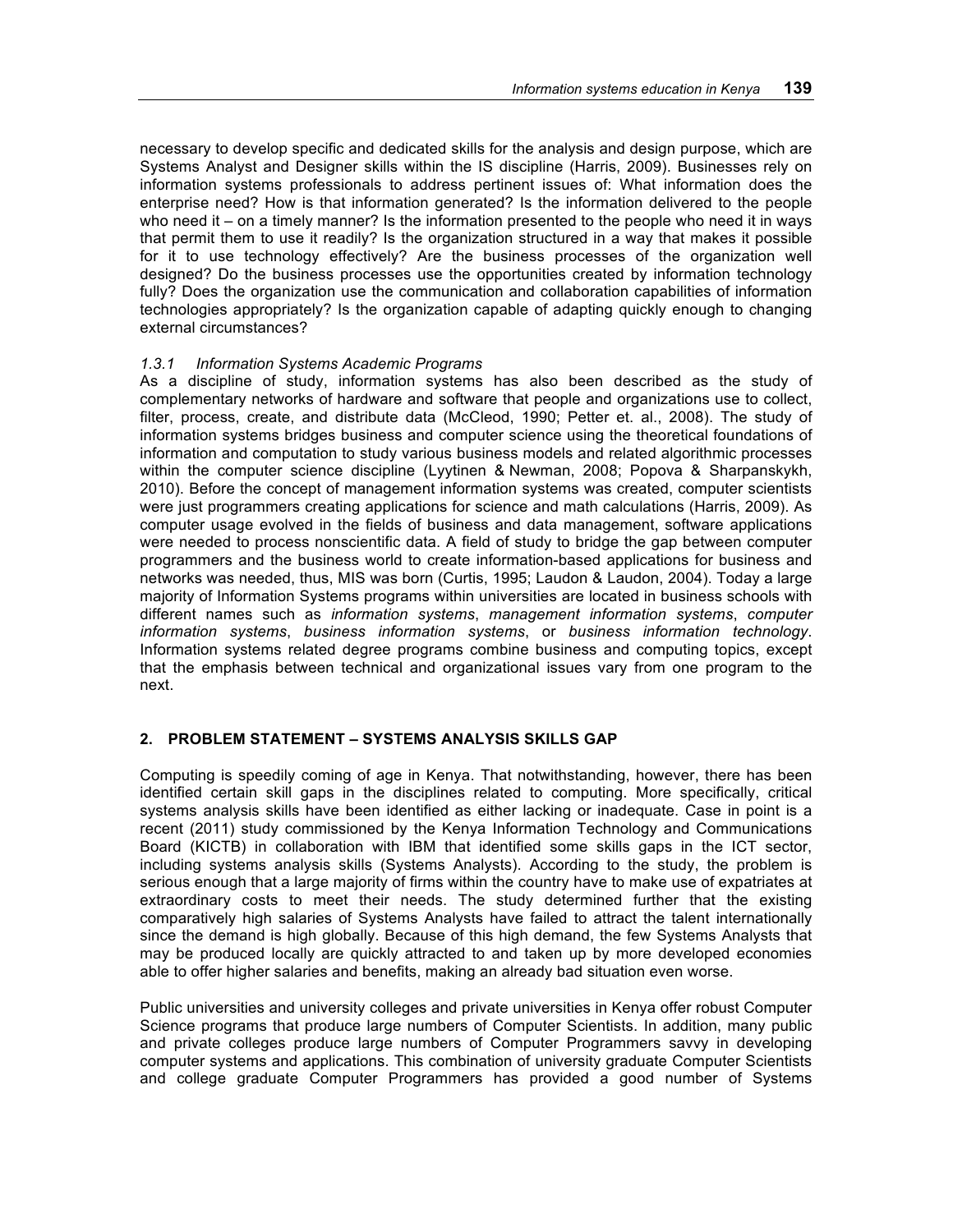Developers, as evidenced by the large number of computer applications coming into the local market and by the increasingly large number of robust websites that are developed locally. Although these are good steps in the right direction, the fact is that a good computer scientist or programmer does not make up for a good systems analyst, just as a good computer science academic program does not make up for a good information systems academic program. The two are complementary to but not substitutes of each other. The main problem and the focus of this study is that *Information Systems* as an academic discipline seems to be largely unknown to high school students in Kenya, making it impossible for them to select it as an area of specialization in their university education. Moreover, as a possible area of concentration, commerce/business students may not be introduced to IS as a possible choice. The net effect is that the level of IS education in the country has suffered, resulting in a deficiency in systems analysis and related skills.

### **3. INFORMATION SYSTEMS EDUCATION IN KENYA**

In the Kenyan context, computer science as a discipline of study has taken strong roots so that just about every university offers it as an area of specialization. As can be seen from Table 2 below, 20 of the 32 public universities and colleges offer a Bachelor of Science in Computer Science degree. Although the course content and the degree earned at the end of the computer science program among all the public universities are unambiguous, the same cannot be said of the other computer related disciplines of Information Technology (IT), Computer Information Systems (CIS), Computer Information Technology (CIT), Information and Communications Technology (ICT), Business Information Technology (BIT), Management Information Systems (MIS), and Information Systems (IS) – wherever offered.

Admission into a public university in Kenya is done by the government exclusively through a body popularly known as the Joint Admissions Board (JAB) (see Appendix B). It is this board that sits periodically to select qualified students whom it assigns to the different disciplines and to the different public universities and university colleges. As part of this exercise, public universities identify and provide their periodic student needs within specific disciplines to the JAB to fill. It goes without say, therefore, that in order for a student to be assigned to a discipline (area of specialization), the need has to have been identified by a university (or university college) and that information provided to the JAB *a priori*. Since *Information Systems* is not a recognized area of specialization in Kenya, public universities do not provide the JAB with their IS requirements, and therefore students do not get admitted into it. A close scrutiny of the JAB admission guidelines and process by this study has revealed that neither IS nor MIS is provided to the JAB by universities and university colleges as possible areas of specialization. A part from a Bachelor of Science in Computer Science, the other computer related degree options available to 'JAB students' are Bachelor of Science in Mathematics and Computer Science (BSc.MCS), Bachelor of Business Information Technology (BBIT), Bachelor of Science in Informatics (BSc.Informatics), Bachelor of Applied Computer Science (BACS), Bachelor of Technology in Business Information Technology (BTech.BIT), Bachelor of Business Information and Management (BBIM), and Bachelor of Software Engineering (BSE) as can also be seen from Table 2 below.

Public universities in Kenya dominate the higher education landscape by admitting the largest number and the best qualified students on both full and partial scholarships. Although the scenario is rapidly changing, public universities continue to set such standards in the sector as the academic disciplines, areas of specialization, and the areas of concentration within disciplines such as in the Bachelor of Commerce (B.Com.) programme. This sector dominance has been aggravated, rather than helped, by the introduction of 'parallel' (Module II, private, or selfsponsored) programmes. Because public universities have had more robust infrastructure and structural systems in place for longer periods of time, they have so far been able to admit more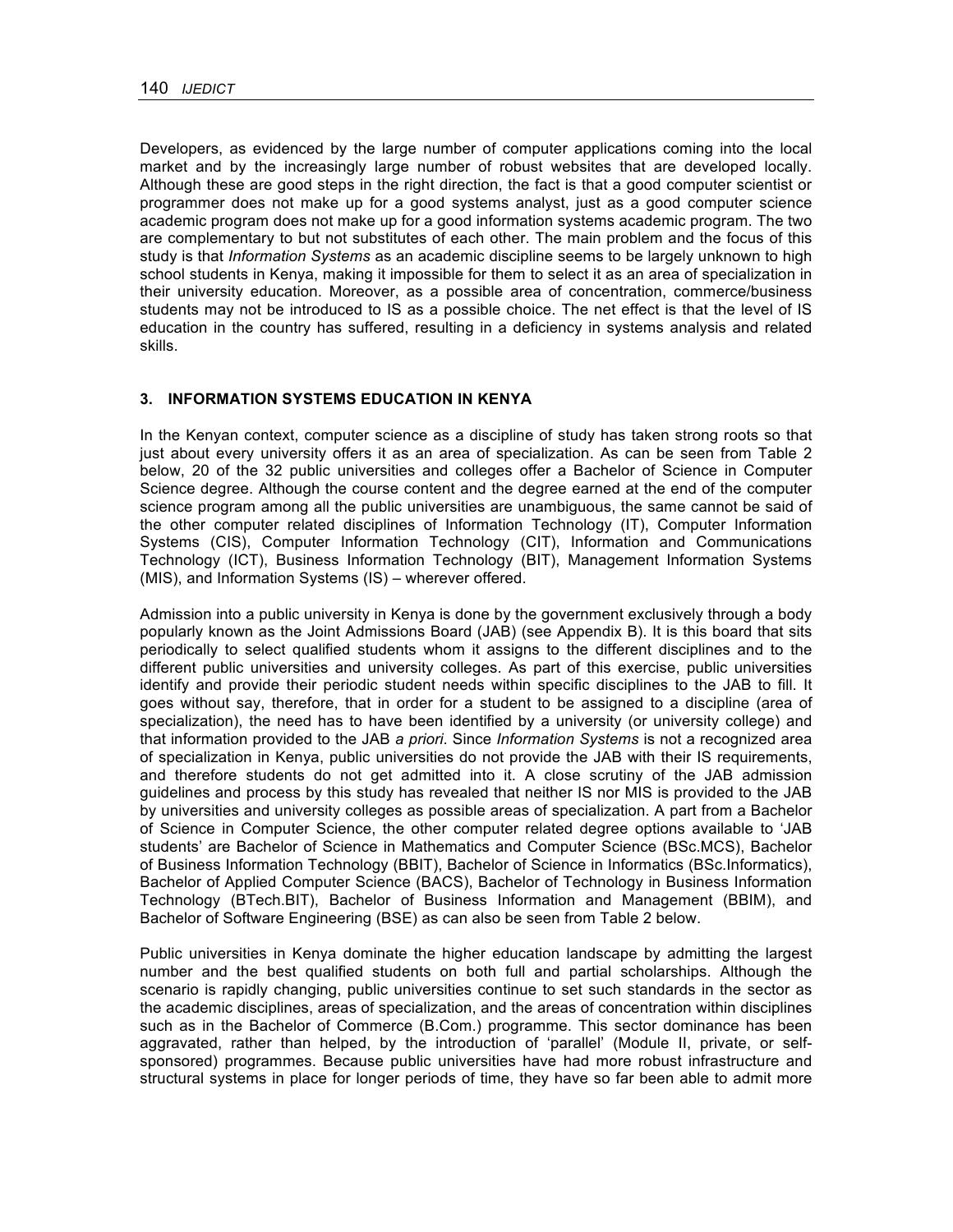private (non-JAB) students than private universities. For these reasons, public universities provide a representative picture of the higher education landscape in the country.

| Course                                   | <b>Public University</b>                                   |
|------------------------------------------|------------------------------------------------------------|
| <b>BACHELOR OF SCIENCE (Computer</b>     | University of Nairobi<br>1.                                |
| Science)                                 | 2.<br>Kenyatta University                                  |
|                                          | <b>Moi University</b><br>3.                                |
|                                          | <b>Egerton University</b><br>4.                            |
|                                          | Jomo Kenyatta University of Agriculture & Technology<br>5. |
|                                          | Maseno University<br>6.                                    |
|                                          | Masinde Muliro University of Science & Technology<br>7.    |
|                                          | Kimathi University College<br>8.                           |
|                                          | <b>Chuka University College</b><br>9.                      |
|                                          | 10. Kisii University College                               |
|                                          | 11. Narok University College                               |
|                                          | 12. Meru University College                                |
|                                          | 13. Kabianga University College                            |
|                                          | 14. South Eastern University College                       |
|                                          | 15. Multimedia University College of Kenya                 |
|                                          | 16. Laikipia University College                            |
|                                          | 17. Karatina University College                            |
|                                          | 18. Chepkoilel University College                          |
|                                          | 19. Kibabii University College                             |
|                                          | 20. Machakos University College                            |
| <b>BACHELOR OF SCIENCE</b>               | Jomo Kenyatta University of Agriculture & Technology<br>1. |
| (Mathematics and Computer Science)       | $\overline{2}$ .<br>Maseno University                      |
|                                          | Mombase Polytechnic University College<br>3.               |
|                                          | Meru University College<br>4.                              |
|                                          | Multimedia University College of Kenya<br>5.               |
|                                          | Taita Taveta University College<br>6.                      |
|                                          | Kirinyaga University College<br>7.                         |
| <b>BACHELOR OF BUSINESS</b>              | Jomo Kenyatta University of Agriculture & Technology<br>1. |
| <b>INFORMATION TECHNOLOGY</b>            | 2.<br><b>Meru University College</b>                       |
|                                          | Multimedia University College of Kenya<br>3.               |
|                                          | Muranga University College<br>4.                           |
| <b>BACHELOR OF SCIENCE (Informatics)</b> | 1.<br>Moi University                                       |
|                                          | 2.<br><b>Chepkoilel University College</b>                 |
| BACHELOR OF APPLIED COMPUTER             | <b>Kisii University College</b>                            |
| <b>SCIENCE</b>                           |                                                            |
| <b>BACHELOR OF TECHNOLOGY</b>            | Kenya Polytechnic University College                       |
| (Business Information Technology)        |                                                            |
| <b>BACHELOR OF BUSINESS</b>              | Kisii University College                                   |
| INFORMATION AND MANAGEMENT               |                                                            |
| <b>BACHELOR OF SCIENCE (Computer</b>     | <b>Bondo University College</b>                            |
| Security and Forensics)                  |                                                            |
| <b>BACHELOR OF SOFTWARE</b>              | Kisii University College                                   |
| <b>ENGINEERING</b>                       |                                                            |

*Table 2: Computer Related Courses in Kenyan Public Universities*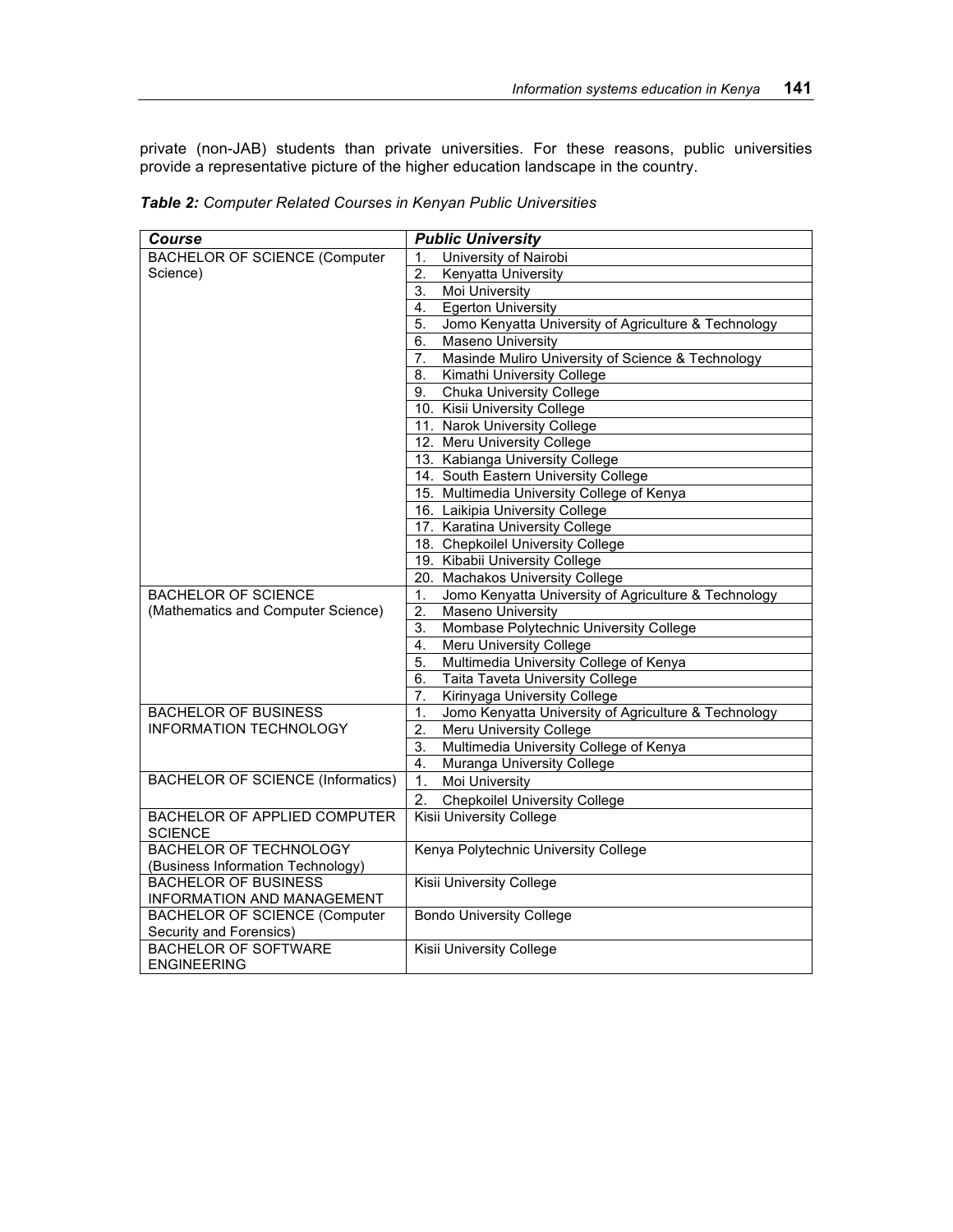# **3.1 Business Information Technology**

A relatively new computer related area of specialization is emerging in Kenya called Bachelor of Business Information Technology (BBIT). Table 3 provides a summary of some of the universities, both public and private, that offer the BBIT degree program along with their course descriptions.

*Table 3: Kenyan Universities and Colleges that offer BBIT Degrees*

| <b>Name</b>                                                             | <b>Course Description</b>                                                                                                                                                                                                                                                                                                                                                                                                                                                                                                                                                                                                                                                                                                                                                                                                                                                                                                                                                                 |
|-------------------------------------------------------------------------|-------------------------------------------------------------------------------------------------------------------------------------------------------------------------------------------------------------------------------------------------------------------------------------------------------------------------------------------------------------------------------------------------------------------------------------------------------------------------------------------------------------------------------------------------------------------------------------------------------------------------------------------------------------------------------------------------------------------------------------------------------------------------------------------------------------------------------------------------------------------------------------------------------------------------------------------------------------------------------------------|
| Kenya Polytechnic<br><b>University College</b><br>(KPUC)                | The Bachelor of Technology in Business Information Technology (BTech.BIT)<br>degree prepares candidates to meet the increasing demand for IT<br>professionals in the modern business environment with a wide knowledge of<br>business management technical skills and the capacity to harness and<br>implement IT strategies, taking advantage of emerging technologies. The<br>course is structured to focus on issues surrounding: a) development and<br>implementation of IT solutions that meet organizational strategies; b) strategic<br>use of information systems to give organizations a competitive advantage<br>through proper information management; and c) Management of ICT as a<br>strategic corporate resource. Thus BTech.BIT offers a combination of<br>Computer Science, Business Management, and Human Development<br>courses. The degree is offered in the Department of Management Science and<br>Technology within the School of Business and Management Studies. |
| Jomo Kenyatta<br>University of Agriculture<br>and Technology<br>(JKUAT) | The Bachelor of Business Information Technology (BBIT) is a degree that<br>prepares candidates to become specialists in the information technology<br>needs of modern businesses. The course is designed to meet the increasing<br>demand in the market place for IT professionals with a wide knowledge of<br>business management, technical skills and the capacity to harness and<br>implement IT strategies, taking advantage of emerging technologies. The<br>degree is offered in the Department of Commerce and Economic Studies.                                                                                                                                                                                                                                                                                                                                                                                                                                                  |
| <b>Strathmore University</b>                                            | The Bachelor of Business Information Technology (BBIT) is a degree program<br>that prepares students to work in the fields of software development, database<br>administration and networking. It is a modern course that brings together two<br>key aspects of computer training: the link between information technology (IT)<br>and the business environment. The degree program prepares students for the<br>job market through knowledge of IT with an understanding and appreciation of<br>how business is organized and managed. The degree is offered in the Faculty<br>of Information Technology.                                                                                                                                                                                                                                                                                                                                                                                |
| Kenya Methodist<br>University (KEMU)                                    | Its website asserts that in order to be effective, organizations have realized the<br>importance of developing an IT strategy that fully supports the business<br>strategy. The Bachelor of Business Information Technology (BBIT) is designed<br>to provide students with expertise in the development and use of computer<br>systems for solving business problems and making managerial decisions.                                                                                                                                                                                                                                                                                                                                                                                                                                                                                                                                                                                     |
| Mount Kenya University                                                  | Its website asserts that Business Information Technology is changing<br>continuously and rapidly. Globalization and liberalization are radically<br>reshaping technologically the business information development practices.<br>The Business Information Technology degree program provides an<br>interdisciplinary approach for training business information technology<br>professionals who need working competency in all sectors of the economy.<br>The program, therefore, provides business information graduates with a real<br>world technological experience that prepares them for the fields of business<br>and information technology for the economic growth and prosperity of Kenya,<br>the region and the world at large.                                                                                                                                                                                                                                                |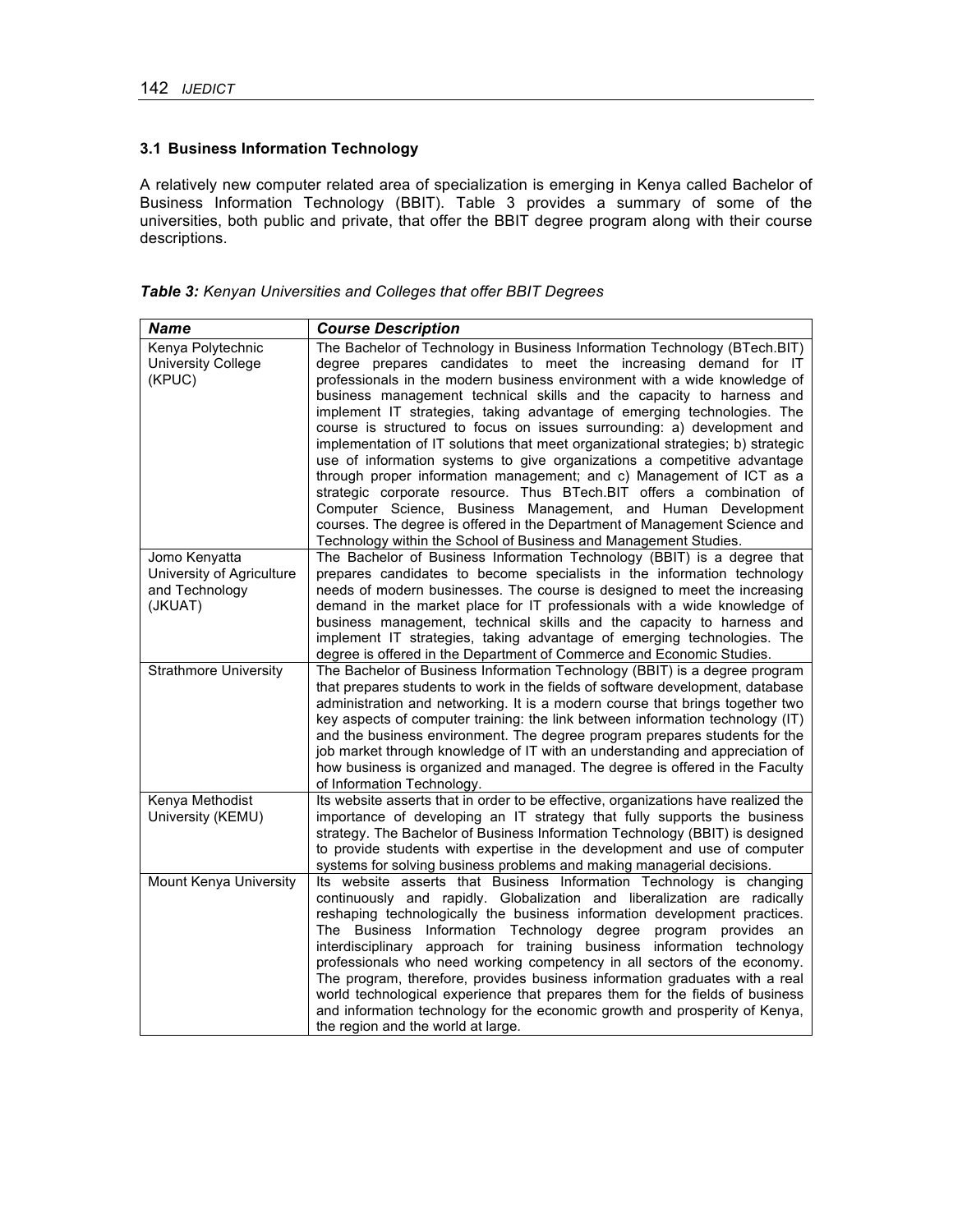Outside Kenya, only a few universities offer BIT degrees, with Virginia Tech University in the US and Singapore Polytechnic College being some examples. According to the information provided on its website, the Department of Business Information Technology (BIT) at Virginia Tech offers a BBIT undergraduate major designed to provide students with expertise in the development and use of computer systems and quantitative modeling techniques for solving business problems and for making managerial decisions. Students learn the necessary information technology (IT) and computing skills plus quantitative and modeling techniques, to develop and implement sophisticated business-related computer systems. The degree program focuses specifically on the practical application of computing to business problem-solving. Students specializing in BIT may choose one of two options reflecting their specific career objectives and interests: *Decision Support Systems* and *Operations and Supply Chain Management.* Singapore Polytechnic College offers a Diploma in Information Technology in the School of Social Media and InfoComm Technology. Its website asserts that social media, mobile applications and business analytics are three global trends that are increasingly used by companies to meet business objectives such as lower cost and high growth. With Business IT, a student is able to learn the latest tools in social media, mobile applications and business analytics. Coupled with a solid business foundation and an entrepreneurship spirit, a student can turn any business problem into a cutting edge technology enterprise, the website asserts.

### **4. RESEARCH METHODOLOGY**

## *4.1* **Survey Method**

The survey method was used in gathering data for this case study. The Survey instrument (see Appendix D) was administered to a group of business students at the Kenya Polytechnic University College (KPUC) in December 2011. The sample, a group of 75 JAB students in the Bachelor of Commerce (B.Com.) and Bachelor of Economics (B.Econ.) degree programmes, was presupposed to be representative of the 'JAB student' population throughout the Kenyan university education system. Under this presupposition, the results of this study can be inferred to apply to other public universities in Kenya. Because of the dominance of the public university system in the higher education sector, the results of this study can be inferred to the entire Kenyan university education system.

### *4.2* **Survey Instrument**

A four-page questionnaire with 12 major questions was administered to a group of 75 students taking a section of the *IS Concepts* class at KPUC between September and December 2011. The 12 major questions sought information on the following areas: 1) personal information; 2) education; 3) specialization; 4) concentration; 5) other trainings; 6) IS awareness; 7) IS impressions; 8) IS specialization; 9) retrospect; 10) Bachelor of IS; 11) Policy on 'specialization' in Kenya; and 12) Policy on 'specialization' elsewhere. A detailed description of the respondent characteristics is given in Appendix B.

### *4.3* **Survey Data**

### *4.3.1 Personal Information*

With respect to gender, 53 (71%) of the respondents were male, while 22 (29%) were female. With respect to age, 2 (3%) of the respondents were 23 years of age; 4 (5%) 22 years of age; 21 (28%) 21 years of age; 24 (32%) 20 years of age; 22 (29%) 19 years of age; while another 2 (3%) were 18 years of age.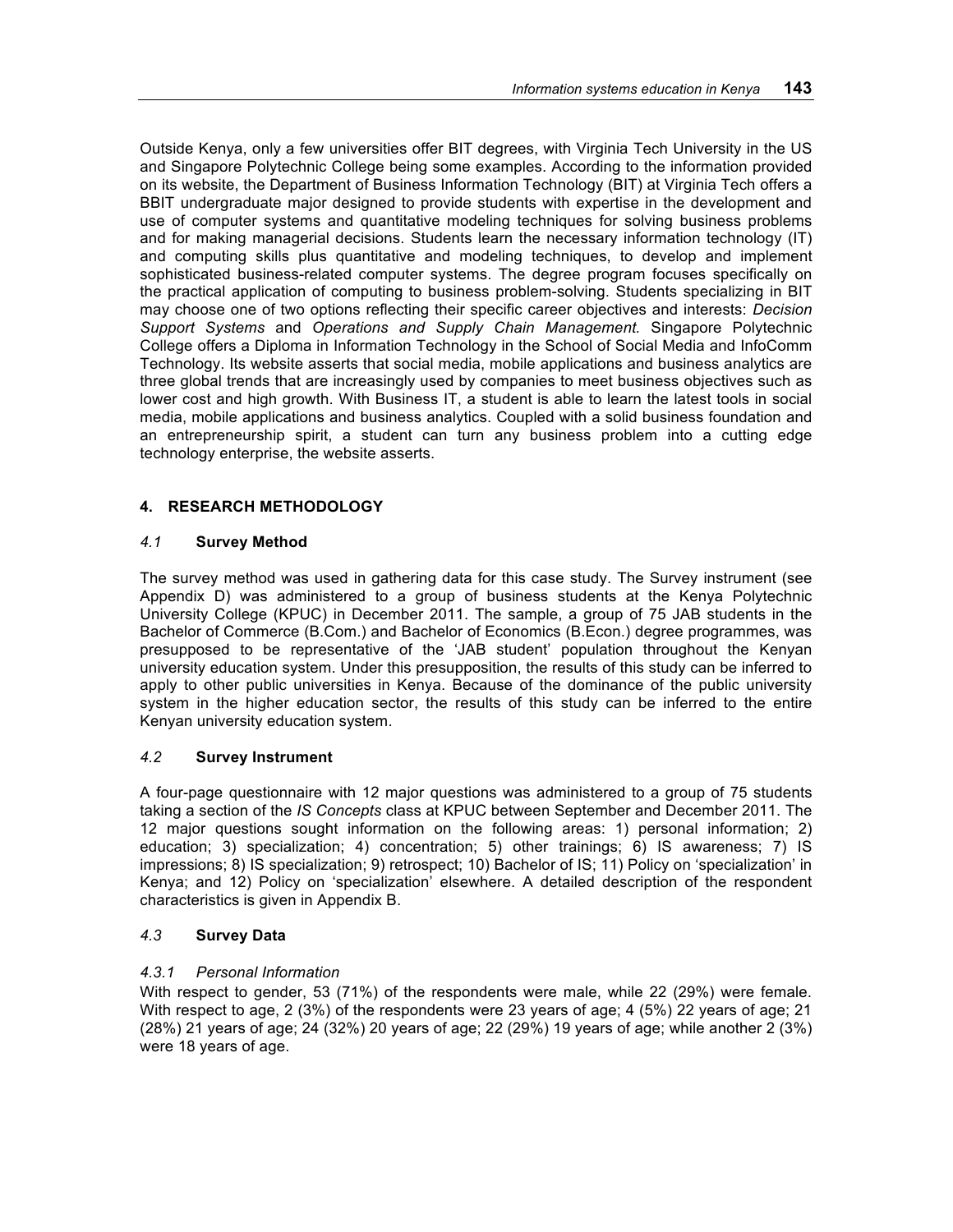### *4.3.2 Education*

Of the 75 respondents, 72 (96%) had completed ordinary 'O' Levels (the Kenya Certificate of Secondary Education (KCSE)) while the other 3 (4%) had completed advanced 'A' Level education. In terms of when the respondents undertook their secondary school education, 1 (1%) completed 'O' Level education in 2005; another 1 (1%) in 2008; 46 (61%) in 2009; while another 1 (1%) completed in 2010. The remaining 26 (35%) did not indicate the year they completed 'O' Level education. The three students who undertook 'A' Level education completed it in 2009. With regard to country: 54 (72%) indicated Kenya as the country where they undertook their 'O' Level education, while 21 (28%) did not respond to this question. With regard to province: 21 (28%) undertook their 'O' Level education in the Central Province of Kenya; 6 (8%) in the Eastern Province; 3 (4%) in the Western Province; 11 (15%) in the Rift Valley Province; 7 (9%) in the Nyanza Province; 5 (7%) in the Nairobi Province; while 22 (29%) did not respond to this question.

### *4.3.3 Specialization*

With regard to area of specialization: 46 (61%) of the respondents indicated Bachelor of Commerce as their area of specialization while the other 29 (39%) indicated Bachelor of Economics as their area specialization.

### *4.3.4 Concentration options*

For those respondents in the Bachelor of Commerce specialization, 23 (31%) indicated Accounting as their area of concentration; 12 (16%) Finance; 2 (3%) Insurance; 4 (5%) Business Administration; 2 (3%) Entrepreneurship; 2 (3%) Supply Chain Management; while 1 (1%) did not respond to this question.

### *4.3.5 Other Training*

When asked whether they were undertaking any other trainings either at KPUC or outside KPUC concurrently with their current university education at KPUC, 33 (44%) said 'Yes', 41 (55%) said 'No', and 1 (1%) did not respond.

#### *4.3.6 IS Awareness*

When asked when was the first time they heard of IS as a *tool for facilitating communication*, 27% said 'before high school' while 63% said 'during high school'. Asked when the first time was that they heard of IS *as a possible area of specialization*, 11% said 'before high school'; 55% said 'during high school', 31% said 'after high school'; and 3% said 'in college'.

#### *4.3.7 IS Impressions*

When asked about their impressions about IS as an area of specialization, having completed this course in *IS Concepts*: 1 (1%) said s/he did not find it so interesting; 19 (21%) found it rather interesting; 53 (71%) found it very interesting; 2 (3%) indicated the 'Other' category and specified: Importance in today's living styles for learned people; and Very innovative, interesting and well paying profession.

#### *4.3.8 IS Specialization*

When asked whether if they had the opportunity to change their choice of specialization, they would consider choosing IS: 35 (47%) said 'Yes'; 19 (25%) were 'Not Sure'; while 21 (28%) said 'No'.

### *4.3.9 Retrospect*

The respondents were asked whether at the time of choosing their area of *specialization*, if they had known then what they now knew about IS, and if a Bachelor of IS (BIS) option was available, if they would have chosen BIS as an area of specialization: 28 (37%) said 'Yes'; 30 (40%) said 'Not really'; 14 (19%) said 'No'; while 3 (4%) said this question was not applicable to them.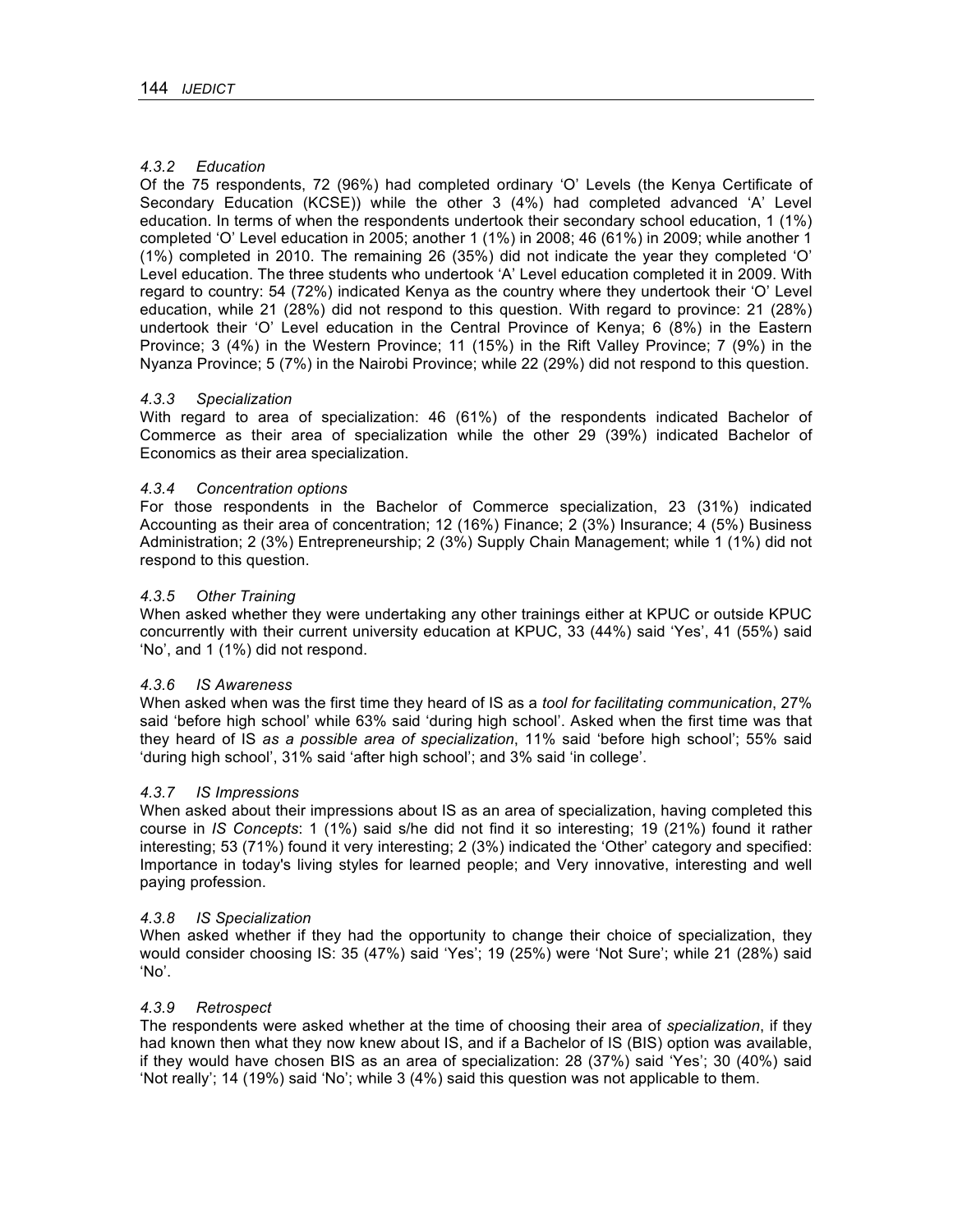### *4.3.10 Bachelor of IS*

The respondents were asked if, in their opinion, there should be offered a Bachelor of IS (BIS) (equivalent to Bachelor of Economics (B.Econ) specialization at the Joint Admissions Board (JAB) level: 66 (88%) said 'Yes'; 2 (3%) said 'Not really'; 2 (3%) said 'No' and 5 (7%) said the question was not applicable to them.

### **5. SURVEY DATA ANALYSIS**

### *5.1* **Personal Information**

As a nation, Kenya is striving to achieve fair gender representation in all aspects of its operations, be it public or private sector, and in its political and social endeavours. A 71% male against a 29% female class representation, therefore, comes close to, but still falls short of, conformity with existing national policies and guidelines of 67% against 33% male vis-a-vis female representation. The age dispersion among respondents of between 18 and 23 years of age was expected among the JAB intake of students admitted directly from high school into the KPUC 'regular programme' from the different years between 2008 and 2010. The survey results show that the mean (and mode) age upon JAB admission into the university college in 2011 was 20 years of age.

### *5.2* **Education**

Kenya's current education system is popularly known as the 8-4-4 system, introduced in the early 1990s, which means that there are eight years of primary and intermediate school education, four years of secondary school education, and four years of university education. This system was preceded by a 7-4-2-3 system, which was in turn preceded by an 8-4-2-3 system. There are two major differences between the current and the two previous systems of education. The first difference is elimination of 'High School' ('A' Level) education, a two-year period between secondary school and university education. The second difference is prolonging the university period by one year, from three to four years. From the survey results, we found that 96% of the respondents had completed ordinary 'O' Levels (the Kenya Certificate of Secondary Education (KCSE)) while 4% had completed 'A' Level education. Although the public education system in Kenya no longer offers 'A' Level education, a few private schools still offer it. Moreover, some Kenyan parents still send their children to other countries, such as the United Kingdom and Uganda, to obtain 'A' Level education. What is not clear is how 'A' Level students got into the JAB selection process.

Due to change to the 8-4-4 system, the country found itself unable to absorb all students graduating from secondary schools into its university system immediately upon graduation. As a result, university intakes have lagged behind, sometimes by as many as five years, as is evident from some respondents who undertook their 'O' Level education in 2005 but were not able to join the university college until 2011. This notwithstanding, it is worthy of note that a student admitted into university education through the JAB system might defer reporting due to extraneous circumstances such as ill health. The KPUC September 2011 intake consisted mostly of students who finished their secondary education in 2009. A large majority of the students who took part in the survey obtained their education in Kenya, which allowed them to be selected by JAB for admission into the public university system.

The KPUC September 2011 intake was skewed towards students who undertook their secondary education in the Central Province of Kenya, at 28%, against all of the other provinces, especially the Western Province with only 4% of the intake. Others were 7% in the Nairobi Province; 8% in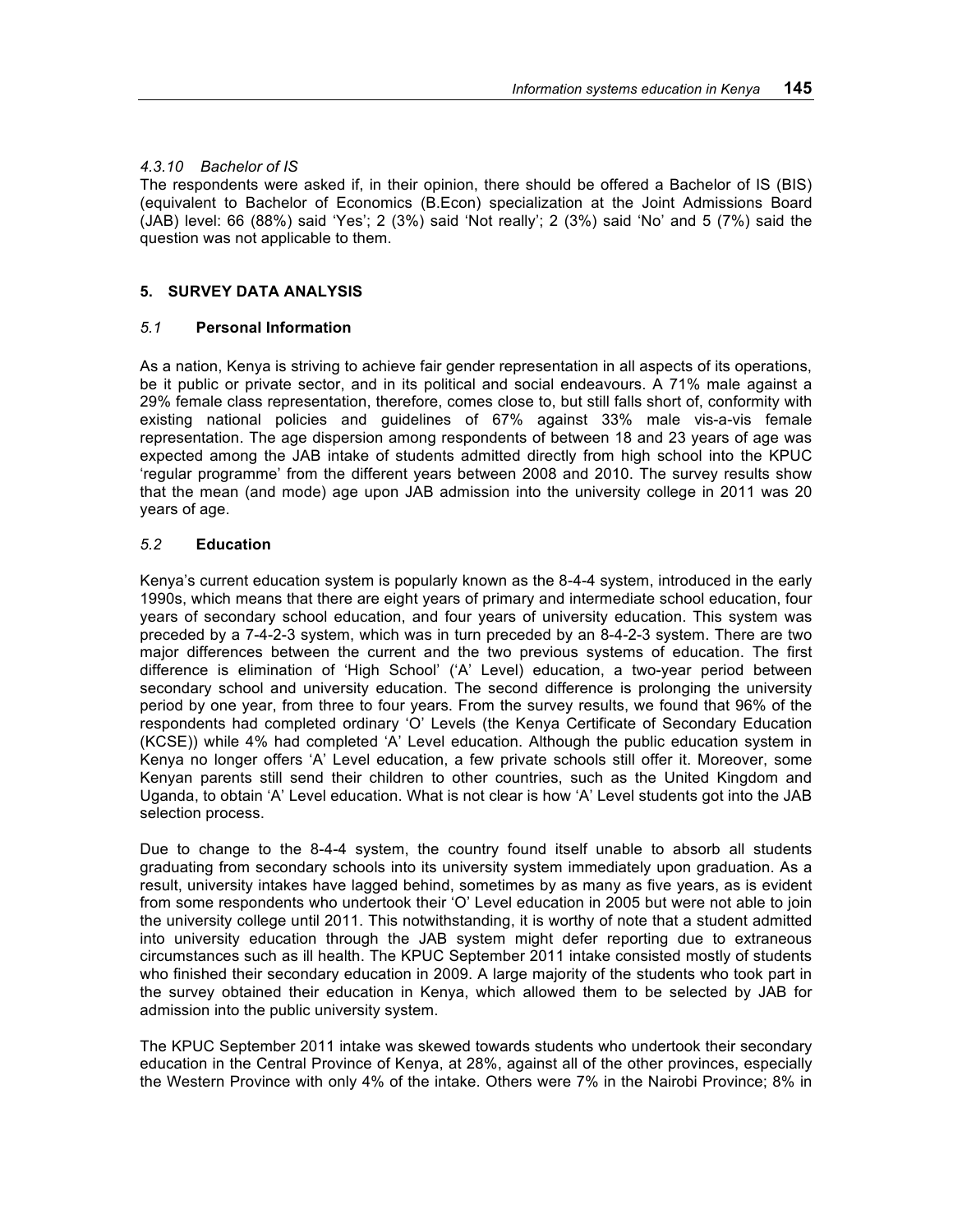the Eastern Province; 9% in the Nyanza Province; and 15% in the Rift Valley Province; while 29% did not respond to this question. It is plausible that the relatively larger intake from the Central Province is a reflection of the level of access to secondary education in that province relative to the other provinces of Kenya. Failure to respond to this question (29%) might be attributed to sensitivity to regional issues found among the cultures of the peoples of Kenya.

# *5.3* **Specializations**

As at the time of the survey in December 2011, only three different specializations within the School of Business and Management Studies had admitted students at the degree level, namely: the Bachelor of Commerce, Bachelor of Economics, and the Bachelor of Business Information Technology. Intake into the *Bachelor of Commerce* programme in September 2011 had 98 students, being the second degree level intake into that programme, the first intake of 96 students having been done in January 2011. A total of 30 students were admitted into the *Bachelor of Economics* class of September 2011, being the first degree level intake into that new programme. A total of 25 students were admitted into the *Bachelor of Business Information Technology* class of September 2011, being the first degree level intake into that new programme. Other specializations within the School into which degree students would be recruited in the next few semesters were the Bachelor of Science in Accountancy, the Bachelor of Technology in Office Management Technology, and the Bachelor of Art in Legal Studies.

For purposes of administering and facilitating the degree programmes in their first year of admission, the large *Bachelor of Commerce* class of 98 was divided into 'A' and 'B', each consisting of 49 students. The *Bachelor of Commerce 'A'* group was combined with the *Bachelor of Economics* group to form one class of 79 students, while the *Bachelor of Commerce 'B'* group was combined with the *Bachelor of Business Information Technology* group to form a class of 74 students. The group that took part in this survey was the *Bachelor of Commerce 'A'* group that was combined with the *Bachelor of Economics* group to form one class of 79 students. The survey was conducted in one of the two sections of the *IS Concepts* class. In the survey results, 46 (61%) of the respondents indicated *Bachelor of Commerce* as their area of specialization while the other 29 (39%) indicated *Bachelor of Economics* as their area specialization.

### *5.4* **Concentrations**

The *Bachelor of Commerce* specialization at KPUC has the following eight different areas of concentration: Accounting, Finance, Insurance, Business Administration, Entrepreneurship, Supply Chain Management, Human Resource Management, and Sales & Marketing. In the survey results, 31% of the respondents indicated Accounting as their area of concentration; 16% Finance; 3%) Insurance; 5% Business Administration; 3% Entrepreneurship; 3%) Supply Chain Management; while 1%) did not respond to this question. The percentage of respondents to this question of 62% corresponds to the percentage of *Bachelor of Commerce* students who took part in the survey. It is noteworthy that the Human Resource Management and Sales & Marketing concentrations were erroneously omitted from the questionnaire as possible options of concentration under the *Bachelor of Commerce* specialization.

### *5.5* **Other Training**

It has been a long time practice in Kenya for parents to encourage and pay for their secondary school graduate children to attend capacity building trainings while they await KCSE results. This practice has more recently been boosted by the prolonged time lag between the release of KCSE examination results and university intake – that now stands at approximately 24 months - but that has sometimes been as long as 5 years since the change to the 8-4-4 system. The researchers in this study were interested in capturing this information to determine how many of the respondents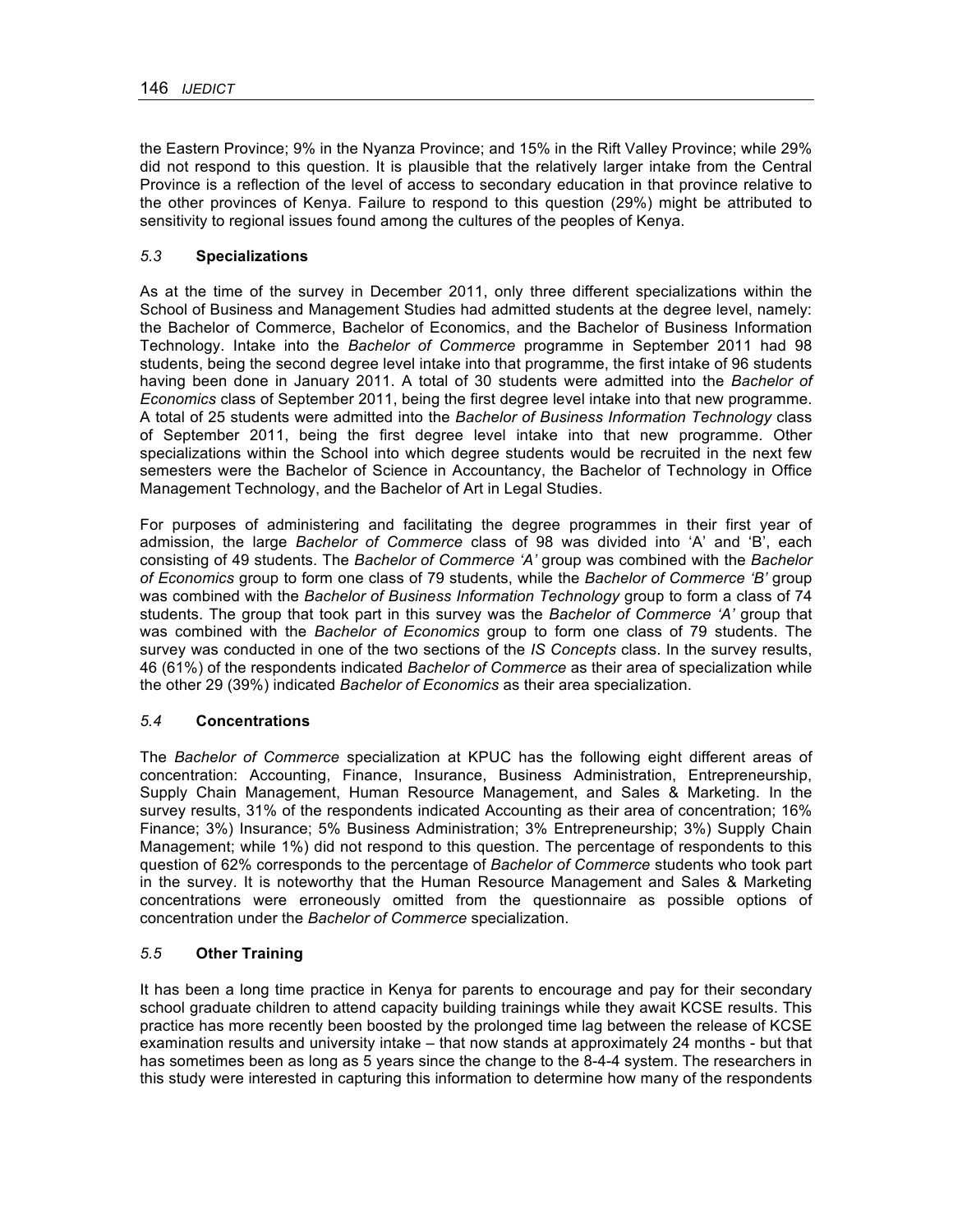took part in other trainings concurrently with their university education. Asked whether they were undertaking any other trainings either at KPUC or outside KPUC concurrently with their current university education at KPUC, 44% said 'Yes', 55% said 'No', 1% did not respond to this question. Asked to provide additional information on the training, they gave the following responses: 11 (15%) were undertaking Stage I of the CPA accreditation; 8 (11%) Stage II of the CPA accreditation; 6 (8%) Stage III of the CPA accreditation; 3 (4%) Stage IV of the CPA accreditation; 3 (4%) ICT accreditation (Stage 'n/a'); 1 (1%) Stage I of the ACCA accreditation; 1 (%) was undertaking accreditation in various Accounting packages; while 42 (56%) were either not undertaking any trainings or were doing so for other accreditation not provided as options on the survey form.

Those who were not currently undertaking any other training(s) in addition to their university education were asked to give reasons why they might have chosen not to do so. They provided the following responses: Financial constraints 26 (35%); desire to give priority to degree program 10 (13%); distance from KPUC to the desired training facilities 2 (3%); lack of information on the trainings 1 (1%); while 4 (5%) did not respond to this question.

# *5.6* **Information Systems Awareness**

It is worthy of note that at KPUC, *Information Systems* is not among the eight concentration options within the *Bachelor of Commerce* specialization. Whether by commission or omission, the reason(s) for this are of particular interest to these researchers, although not the central focus of the current study. It can be safely assumed, however, that KPUC does not perceive IS as an important or significant arm of commerce. As already pointed out, the focus of this study was informed by the presupposition that many business students are not aware of IS as a possible area of study. The study, therefore, sought to investigate the level of IS awareness of the students and to determine at what point in their education careers they obtained such awareness. Asked when the first time was that they learned of IS as a tool for facilitating communication, 27% said 'before high school'; 63% 'during high school', while 11% indicated 'after high school'. Asked when the first time was that they learned of IS as a possible area of specialization, 11% said 'before high school'; 55% 'during high school', 31% 'after high school'; and 4% 'in college'.

# *5.7* **Impressions of Information Systems**

It was apparent that a large majority of the students in this particular section of the *IS Concepts* course was getting exposed to IS in a fundamental way, for the first time. Since a great number of the students were showing keen interest in and a few even seemed enthusiastic about the subject matter, it was important to find out what impressions had been made upon them during this particular course. Asked about their impressions about IS as a field of specialization, having completed the *IS Concepts* course, a majority of the respondents 53 (71%) indicated that they found IS to be 'very interesting'; 16 (21%) found it 'rather interesting'; 5 (7%) did not give their impressions; while only 1 (1%) 'did not find it so interesting'.

# *5.8* **Choice of Current Specialization**

Asked to give any special reason(s) for the current choice of specialization, 16 (21%) said it was a lifelong passion or dream; 10 (13%) gave perceived career/job opportunities as the primary reason; 8 (11%) said it was a future career goal; 11 (15%) gave talent/skills match as the primary reason; 18 (24%) gave interest in or passion for the general area of business as the primary reason; 8 (11%) gave desire to change the world (and/or Kenya) as the primary reason; while 5 (7%) gave reasons that fell under the 'other' general category.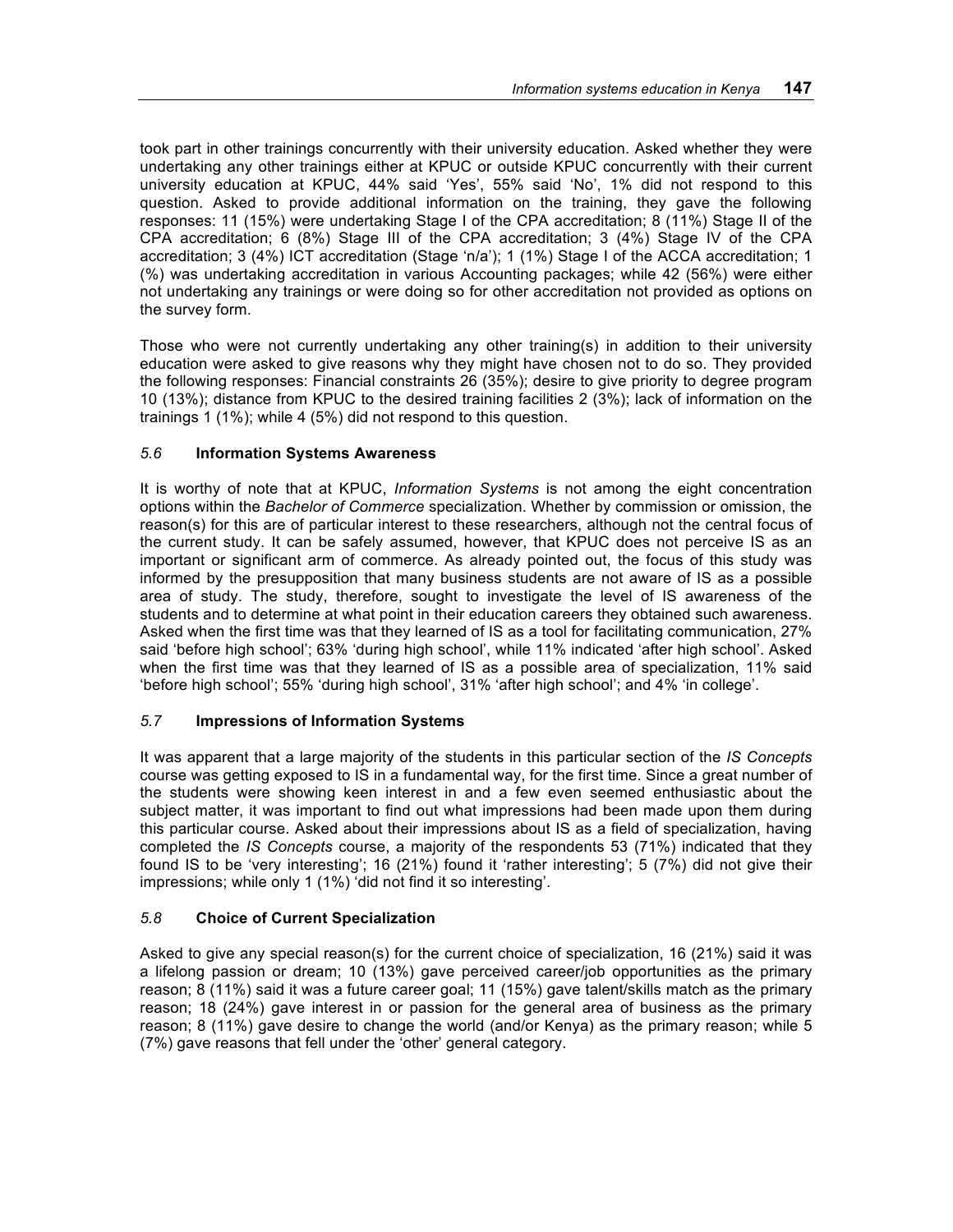# *5.9* **Change to IS Specialization**

There was a need to find out if, having obtained a better understanding and appreciation for IS through the *IS Concepts* course, some students might consider changing their field of specialization to IS, if given the opportunity. Only 21 (28%) of the respondents were sure they would **not** change to IS specialization given the opportunity to do so. The remaining 54 (72%) indicated that given the opportunity, they might change to IS specialization (35 (47%) 'Yes' and 19 (25%) 'May be/not'). Of those who indicated they would change to IS specialization if given the opportunity, 50 (66%) said their main reason for doing so would be their interest in the subject matter, while 25 (34%) said they would do so due to perceived career opportunities in the subject area. Of those who indicated that even if given the opportunity they would **not** change to IS specialization, 64 (85%) said they would **not** change to IS specialization because they have passion for their current specialization, 9 (12%) indicated that they did not understand IS enough to make the decision to change, and 2 (3%) said they had no interest in the subject matter.

Those who indicated that if they had the opportunity to change their choice of specialization they *would* choose IS specialization were asked why they would consider IS as an area of specialization and were asked to select all options that apply to them. 12 (16%) indicated 'Perceived career opportunities'; 23 (31%) 'Interest in the subject matter'; 9 (12%) 'Good salaries'; 41 (55) 'Other' with each indicating that the question does not apply to them; 1 (1%) 'It is the tool that is driving the globe'; 1 (1%) 'The passion for managerial post'; and 1 (1%) indicating 'Growing level of technology'. Those who indicated that if they had the opportunity to change their choice of specialization they *would not* choose IS were asked why they would not consider IS as an area of specialization and were asked to select all options that apply to them: 1 (1%) indicated 'It does not interest me'; 3 (4%) 'I still don't understand it enough'; 22 (29%) 'I have a passion for current chosen specialization'; and 49 (65%) indicated 'Other'.

### *5.10* **Retrospect**

The *IS Concepts* course just completed by the students was assumed to have provided new information and created increased awareness about career opportunities in IS and its role in the country's economic development agenda. Under this assumption, there was a real possibility that some of the respondents would want to change their choices of specialization in retrospect. With this in mind, the respondents were asked whether at the time of choosing their area of *specialization*, if they had known then what they now knew about IS, and if a *Bachelor of IS* degree option had been available, if they would have chosen *IS* as an area of specialization. 28 (37%) said 'Yes'; 30 (40%) said 'Not really'; 14 (19%) said 'No'; while 3 (4%) did not respond to the question.

# *5.11* **Bachelor of Information Systems**

With the students' new found knowledge of and appreciation for IS, the researchers wanted to find out if the students would recommend installation of a specialization (degree) in IS at KPUC. The respondents were asked if, in their opinion, there should be offered a *Bachelor of Information Systems* degree specialization equivalent to the *Bachelor of Economics* specialization at KPUC at the JAB level. 88% said 'Yes'; 3% 'Not really'; 3% 'No' and 7% said the question was not applicable to them.

### *5.12* **Policy on 'Specialization' in Kenya**

It was observed that in the current public university education system in Kenya, once a student has been assigned to an area of specialization, either by his/her own choice or by the JAB, it is almost impossible to change it. The respondents were then asked what their impressions were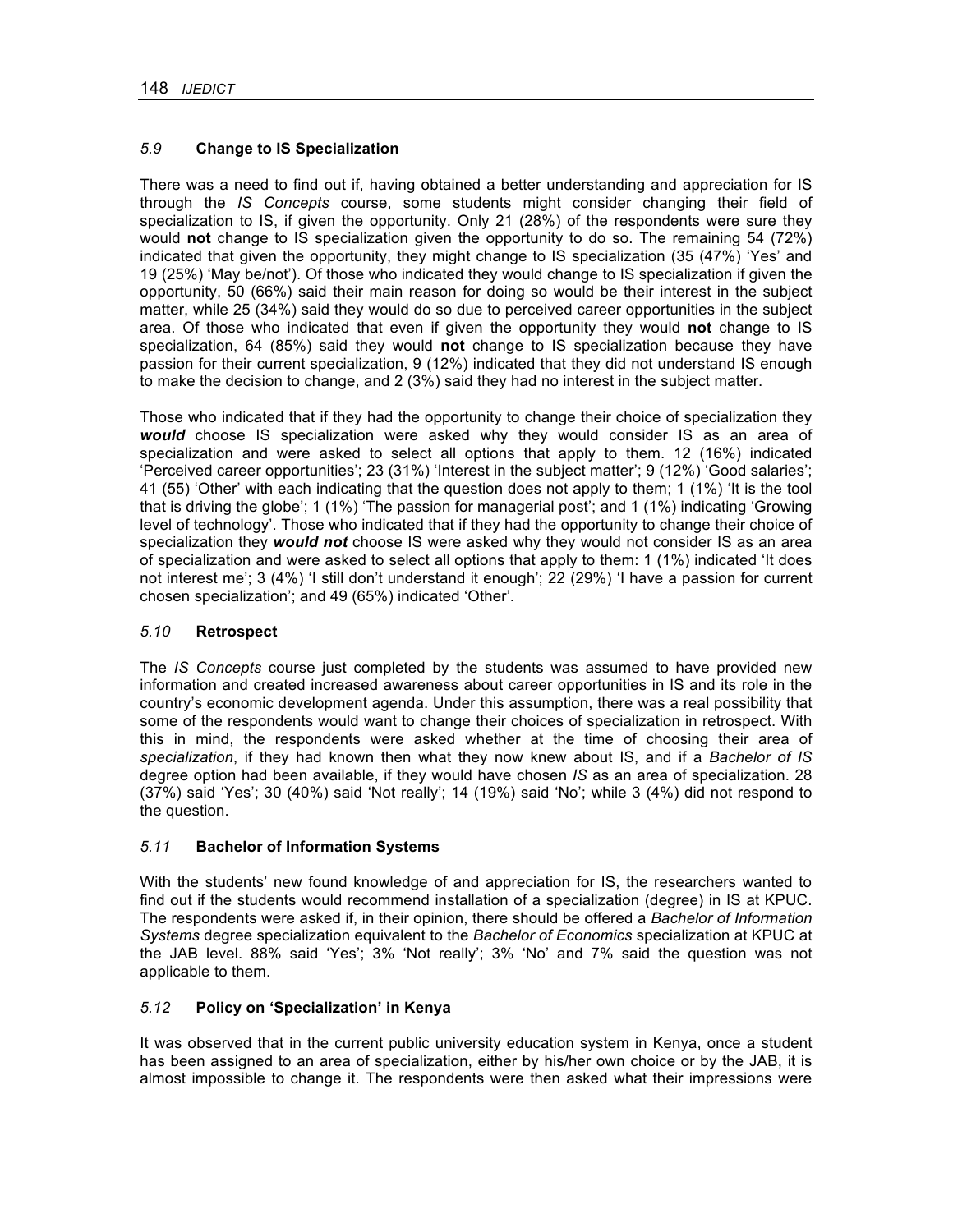about this policy and to *select all options that apply to their opinions.* 3 (4%) said 'It works well for everyone'; 53 (71%) 'Students ought to have the opportunity to change their minds'; 38 (51%) 'Students ought to be given more time to think/choose'; 26 (35%) 'Students are forced to choose too early'; 3 (4%) 'It does not make much of a difference' and 1 (1%) chose 'Other' and specified that the question did not apply to him/her.

## *5.13* **Policy on 'Specialization' elsewhere**

It was observed that in other university education systems, such as in the United States and Canada, a university student is allowed to change his/her area of specialization at any time during his/her university education. The respondents were asked what they considered to be the advantages and disadvantages of this kind of policy framework, and to *select all options that apply to their opinions.* 52 (69%) said 'It allows students to adjust wrong choices'; 47 (63%) 'It gives students more time to think/choose'; 25 (33%) 'It is too convenient'; 4 (5) 'Many students would find it unnecessary'; 3 (4%) 'It does not make much of a difference'; and 1(1%) indicated 'Other' and specified that this question was not applicable to him/her.

## **6. DISCUSSION**

The focus of this study was informed by the pre-supposition that many Kenyan university business students might not be aware of IS as either a possible field of specialization or concentration. The study intended to establish the level of IS awareness among the students using two different measures: a) 'early' vis-à-vis 'late' and b) 'low' vis-à-vis 'high'. The point in time in their education careers when they became aware of IS as a possible field of specialization was used as the **first proxy** for IS awareness level, which was considered 'early' if before high school and 'late' if during or after high school. The following assumptions were made: early awareness of IS as a field of specialization increased the chances of its selection; and the earlier the awareness, the better the chances of choice. The study was able to establish that only 11% of the respondents became aware of IS as a *possible area of specialization* before high school, which was considered early awareness, while 55% of the respondents became aware of IS during high school, 31% after high school, and 4% became aware of it in college. Learning about IS as a field of specialization during or after high school was considered late awareness. From these responses, only 11% of the respondents obtained early IS awareness while the other 89% obtained late IS awareness.

The point in time at which a student learnt of the existence of IS as an area of specialization, its utilization in the real world, its career opportunities, and its strategic importance to the country's economic development agenda was used as a proxy for 'high' IS awareness level, the **second proxy**. Using these proxies, the study found that low levels of IS awareness existed before taking the *IS Concepts* class while high levels of IS awareness was obtained after taking the *IS Concepts* class. Survey questions presupposed high levels of IS awareness since the questionnaire was administered after completing the IS Concepts course. The fact that only 1% of the respondents did not find IS interesting upon completing the *IS Concepts* course was used as a clear indication that the majority found it interesting. With 71% of the respondents indicating that they found IS to be very interesting and 21% indicating that they found it rather interesting, the study found that the proportion of respondents that found IS interesting at some level was 92%. Given these results, it could be argued that the *IS Concepts* course not only made a strong impression on a large number of the students but also increased IS awareness as a possible area of specialization.

With only 28% of the respondents certain that they would **not** change specialization if given the opportunity and the other 72% leaving open the possibility that they could change to IS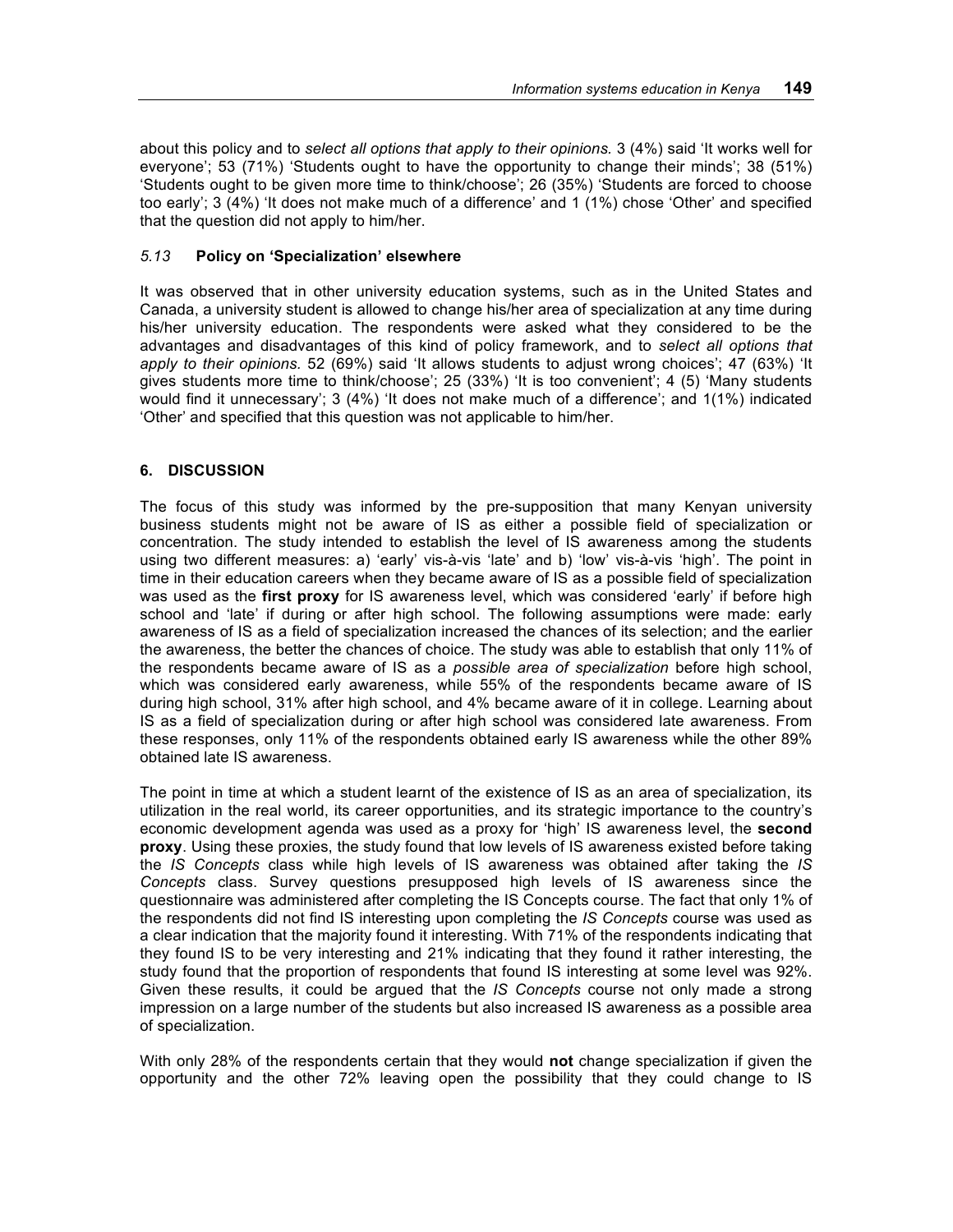specialization if given the opportunity, chances that the *IS Concepts* course created both increased interest and increased awareness exist. In fact 66% of the respondents were specific that the reason they would change to IS specialization would be interest in the subject matter, while 34% were specific that their reason would be perceived career opportunities. It can thus be argued that the *IS Concepts* class influenced the respondents by providing a more fundamental understanding of the subject matter and by allowing them to perceive other advantages such as its utilization in the real world, its career opportunities, and its strategic importance to the country's economic development, all of which were identified in the study as constructs of high IS awareness levels.

Retrospectively, only 19% of the respondents were emphatic about their lack of desire to change to IS as a field of specialization. The other 79% might have chosen IS as a field of specialization had they known earlier what they now knew about IS. Part of the significance of this particular finding is the possibility that the *IS Concepts* course was an 'eye opener' into the specialization of IS, providing information that was not otherwise available earlier to this group of students as they were making career choices. This, in-turn, supports the argument that the course provided a high level IS awareness as a field of specialization. In essence, if the students had the opportunity to change their specializations, after completing the *IS Concepts* class, a large majority would have changed to the *Bachelor of Information Systems* degree or to a closely related specialization.

It is worthy of note that Commerce as an area of specialization, is the most popular (and, therefore, most competitive) with secondary school graduates in Kenya compared to other areas of specialization. As a case in point, the May 2012 intake for the *Bachelor of Commerce* degree at KPUC stands at 125 students against other specializations throughout the University College that stand at about an average of 30 to 40 students. Different students choose this area of specialization for different reasons. Asked to give any special reason(s) for the choice of the *Bachelor of Commerce* specialization, 21% said it was a lifelong passion or dream; 13% gave perceived career/job opportunities as the primary reason; 11% said it was a future career goal; 15% gave talent/skills match as the primary reason; 24% gave interest in or passion for the general area of business as the primary reason; 11% gave desire to change the world (Kenya) as the primary reason; while 7% gave reasons that fell under the 'other' general category. This question was asked to both *Bachelor of Commerce* and *Bachelor of Economics* students and therefore, their responses are lumped together and are indistinguishable.

### **7. CONCLUSIONS**

The study speculated, a *priori*, that both late and low levels of IS awareness as a field of specialization can negatively impact the choice of IS as a field of specialization and by extension, IS education in terms of the number of students that select it and ultimately join existing programs. Obtaining IS awareness before joining high school was considered early in the study, whereas obtaining IS awareness during or after high school was considered late. The data analysis shows that eleven percent (11%) of the respondents obtained early but low level IS awareness in terms of the number of students. The fact that a large majority of the respondents did not learn of the existence of the specialization, its utilization in the real world, its career opportunities, and its strategic importance to the country's economic development until they took the *IS Concepts* course at the university college is also proof of low IS awareness level. The data analysis also shows that eighty-nine percent (89%) of the respondents obtained IS awareness late, as defined in the study, but high IS awareness in terms of the number of students. The study concluded that IS awareness as a field of specialization among Kenyan university business students is both late (in time) and low (in number of students). In addition, IS awareness obtained by the respondents before taking the *IS Concepts* class was found to be low, while IS awareness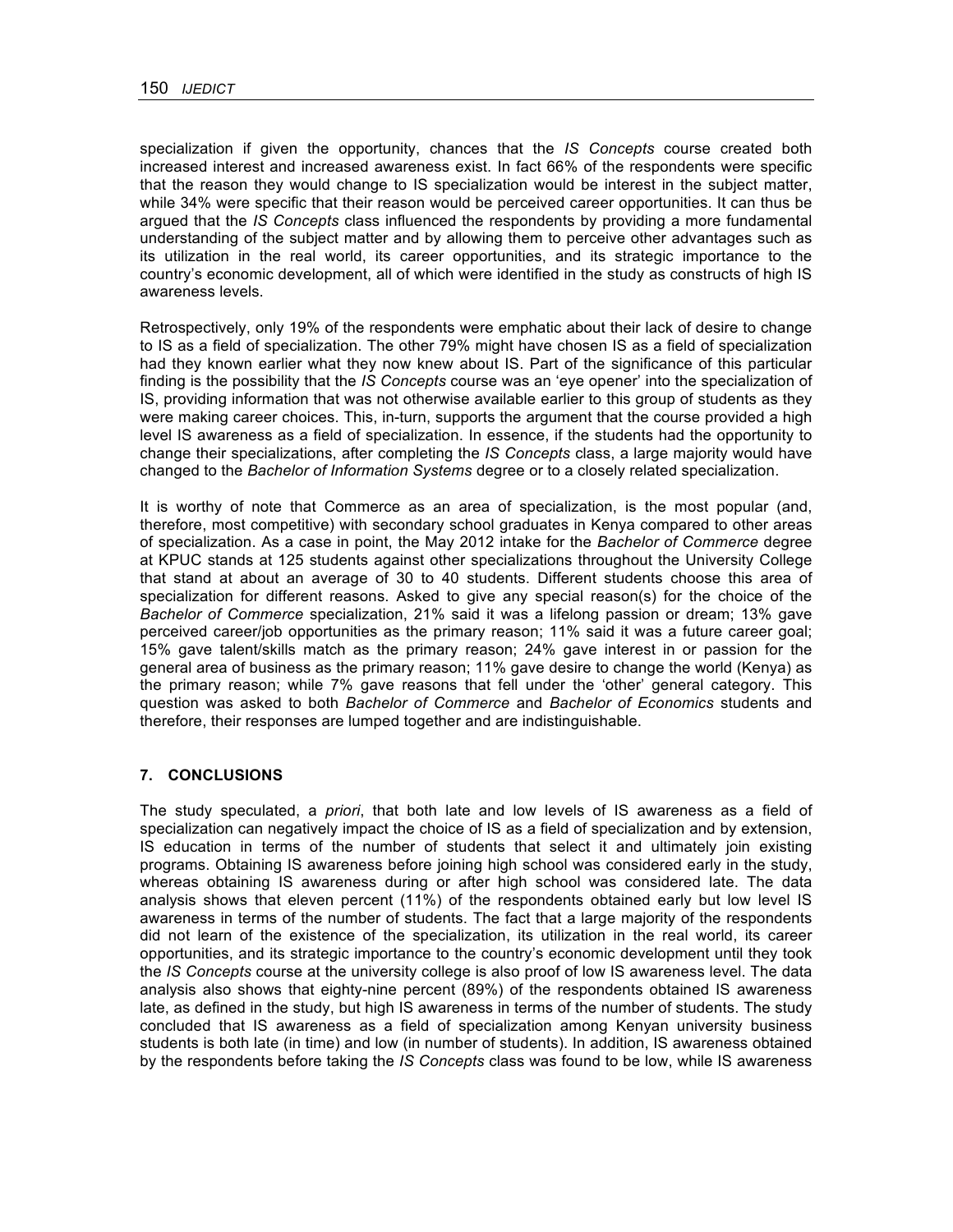obtained in the *IS Concepts* class was found to be high. The study was thus able to establish late IS awareness and low IS awareness level among the respondents.

After the *IS Concepts* course, ninety-two percent (92%) of the respondents found the subject to be interesting at some level, with seventy-two percent (72%) of them leaving open the possibility of changing to IS specialization if given the opportunity. The fact that the *IS Concepts* course made such a positive impression on these students may point to the need to provide more and better career choice information to students during and before they leave high school. It also points to the importance of expanding both specialization choices and concentration options that include *Information Systems*, to the JAB admission process level. Due to similarities in many of the influencing factors in the study within Kenyan universities and university colleges, it is possible to infer the results of this case study to the entire Kenyan university system.

### **8. RECOMMENDATIONS**

Further studies using the same data set as this one are suggested, including the following:

- a) A study to investigate the relationship between Information Systems (IS) awareness among Kenyan university students and the choice of IS as a field of specialization, using statistical tests such as correlation analysis (e.g. Alpha or Pearson) to support any such relationships.
- b) A study to try to establish an association between IS awareness levels and IS choice levels and to infer an association between IS choice levels and IS education levels. Such a study should ride on the findings of the current study to establish whether the fact that Kenyan university business students get only low level IS awareness before joining college, does in need not allow them to make IS specialization choices, and how this impacts on IS education levels in the country.
- c) Other studies that look more closely at the following possible areas of interest:
	- Re-visit the underlying assumptions regarding the level of IS awareness as a field of specialization among Kenyan university business students;
	- Attempt to establish an association between levels of choice of IS as a field of specialization and levels of IS education in the country;
	- Attempt to establish an association between levels of IS education and levels of systems analytical skills in the field of IS;
	- Examine the potential impact of low levels of IS awareness on the choice of IS as an area of specialization;
	- Examine the potential impact of choice of IS as an area of specialization and levels of IS education; and
	- Examine the potential impact of levels of IS education on availability of systems analytical skills.
- d) A study comparing the point in time of IS awareness as a field of specialization between Kenyan university business students and those of other countries. The objective of such a study would be to compare IS education in Kenya with those of other countries. The results of such a study would inform, not only whether there are significant differences between IS education in Kenya vis-à-vis other countries but also possible reasons for any such differences.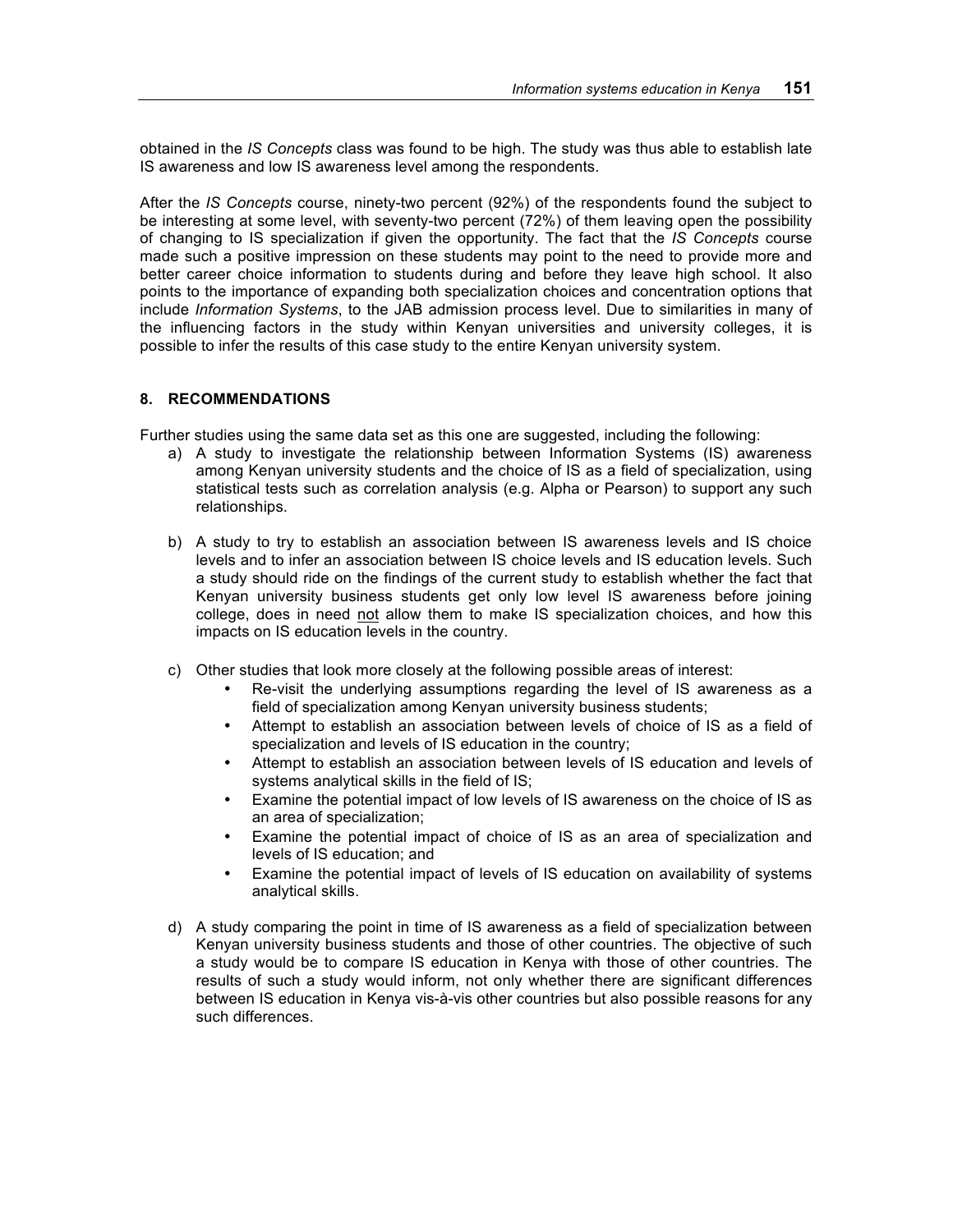- e) A study applying a model from the FOUR posits specified in the current study (student awareness, utilization in the real world, career opportunities, and strategic importance to the country) to the Choice of a Field of Specialization.
- f) A study investigating the correlation between students' expectation on the knowledge they want to acquire with the knowledge they actually acquired from the specific IS related program they enrolled in, in Kenyan Universities.

#### **REFERENCES**

- Alter, S. (2001), Information Systems: A Management Perspective, 3rd Edition, United States, Addison Wesley Educational Publishers.
- Alter, S. (1999), Information Systems: Management Perspective, 2<sup>nd</sup> Edition, United States, Addison Wesley Educational Publishers.
- Anthony, R.N. & Govindarajan, V. (1995) Management Control Systems, 8<sup>th</sup> Edition, USA. Primis Custom Publishing.
- Armstrong, M. (2001) Improving organizational effectiveness, United States, Kogan Page Publishers Ltd.
- Baltzan, P. (2011) Business Driven Information Systems, United States, McGraw-Hill Companies, Incorporated.
- Bateman T. S. & Snell S. A. (1990) Management: Building Competitive Advantage, Chicago, Times Mirror Higher Education Group.
- Callon, D. J. (1996) Competitive Advantage through Information Technology, United States, McGraw Hill Companies, Incorporated.
- Curtis, G. (1995) Business Information Systems: analysis, design, and practice, United States, Addison Wesley, 1995.
- Frenzel, C.W. (2004) Management of Information Technology,  $4<sup>th</sup>$  Edition, Cengage Learning Publishers.
- Haag, S. & Cummings, M. (2012) Management Information Systems for the Information Age, United States, McGraw-Hill Education.
- Harris, R.B. (2009) A Systems Analysis and Design Course Experience with both MIS and CS Majors, Proc ISECON 2008, v25 (Phoenix): §2524 (refereed).
- Jarke, M., Loucopoulos, P., Lyytinen, K., Mylopoulos, J., & Robinson, W. (2011) The brave new world of design requirements: Four key principles. In: Pernici, B. (ed.) CAiSE 2010. LNCS, vol. 6051, pp. 470–482.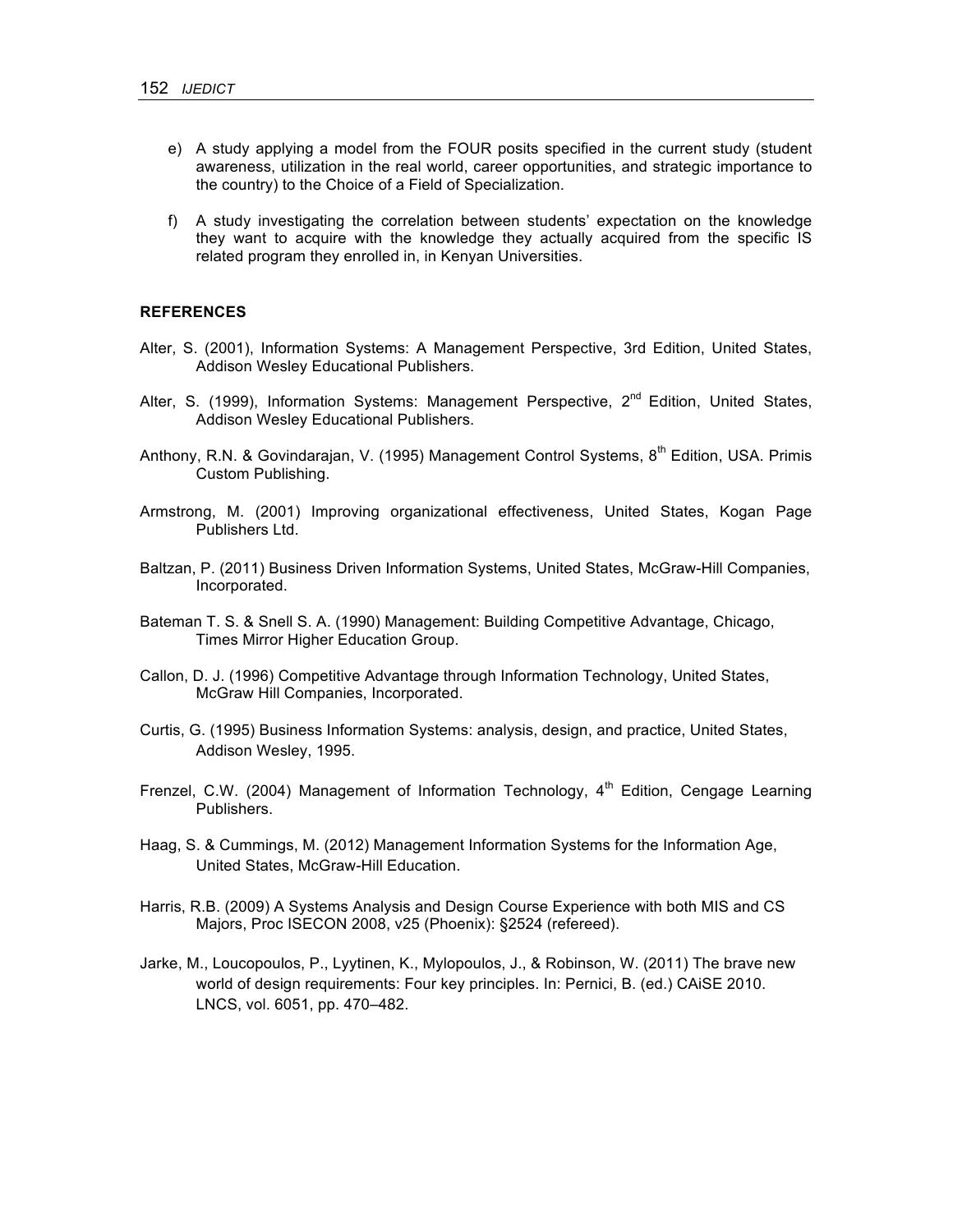- Jorgenson, D. W. and Vu, K. M. (2009) Projecting World Economic Growth: The Contribution of Information Technology, The Review of Socionetwork Strategies, December 2009, Volume 3, Issue 2, pp 35-49.
- Laudon, K.C. and Traver, C.G. (2011) Management Information Systems, 12th Edition, United States, Prentice Hall.
- Laudon, K. C. & Laudon J. P. (2004) Management Information Systems, 8th Edition, Canada, Person Prentice Hall.
- Laudon, K. C. & Laudon J. P. (1987b) Management Information Systems: A Contemporary Perspective, Buckingham et al.
- Lucey, T. (1990) Management Information Systems, 6th Edition, London, DP Publications Ltd.
- Lyytinen, K. & Newman, M. (2008) Explaining information systems change: a punctuated sociotechnical change model, European Journal of Information Systems, 17, pp.589–613.
- McCleod, R. Jr. (1990) Information Systems, Macmillan Publishing Co., New York.
- Petter, S., DeLone, W. & McLean, E. (2008) Measuring information systems success: models, dimensions, measures, and interrelationships, European Journal of Information Systems, 17, pp.236–263.
- Popova, V. & Sharpanskykh, A. (2010) Modeling organizational performance indicators, Information Systems, 35(4), pp.505-527.
- Stair, R. & Reynolds, G. (2011) Principles of Information Systems (with Online Content Printed Access Card).
- Thompson, J. F. (2005) Strategic Management, 5th Edition, Thomson Learning Publishers, London.
- Thompson, R.L. & Cats-Baril, W. (2003) Information Technology and Management, 2<sup>nd</sup> Edition, United States, McGraw-Hill.
- Turban, E., Mclean, E. & Wetherbee, J. (2002) Information Technology for Management: Transforming Business in the Digital Economy, 3<sup>rd</sup> Edition, United States, John Wiley & Sons.
- Westfall, R.D. (2012) An Employment-Oriented Definition of the Information Systems Field: An Educator's View, Journal of Information Systems Education, Vol. 23(1).
- Whitten, J. & Bentley, L. (20075) Systems Analysis and Design Methods, United States, McGraw Hill/Irwin.
- Wilkerson, J.W. (2012) An Alumni Assessment of MIS Related Job Skill Importance and Skill Gaps, Journal of Information Systems Education, Vol. 23(1).
- Willocks, L. (1996) Investing in Information Systems: Evaluation and Management, Chapman and Hall, London.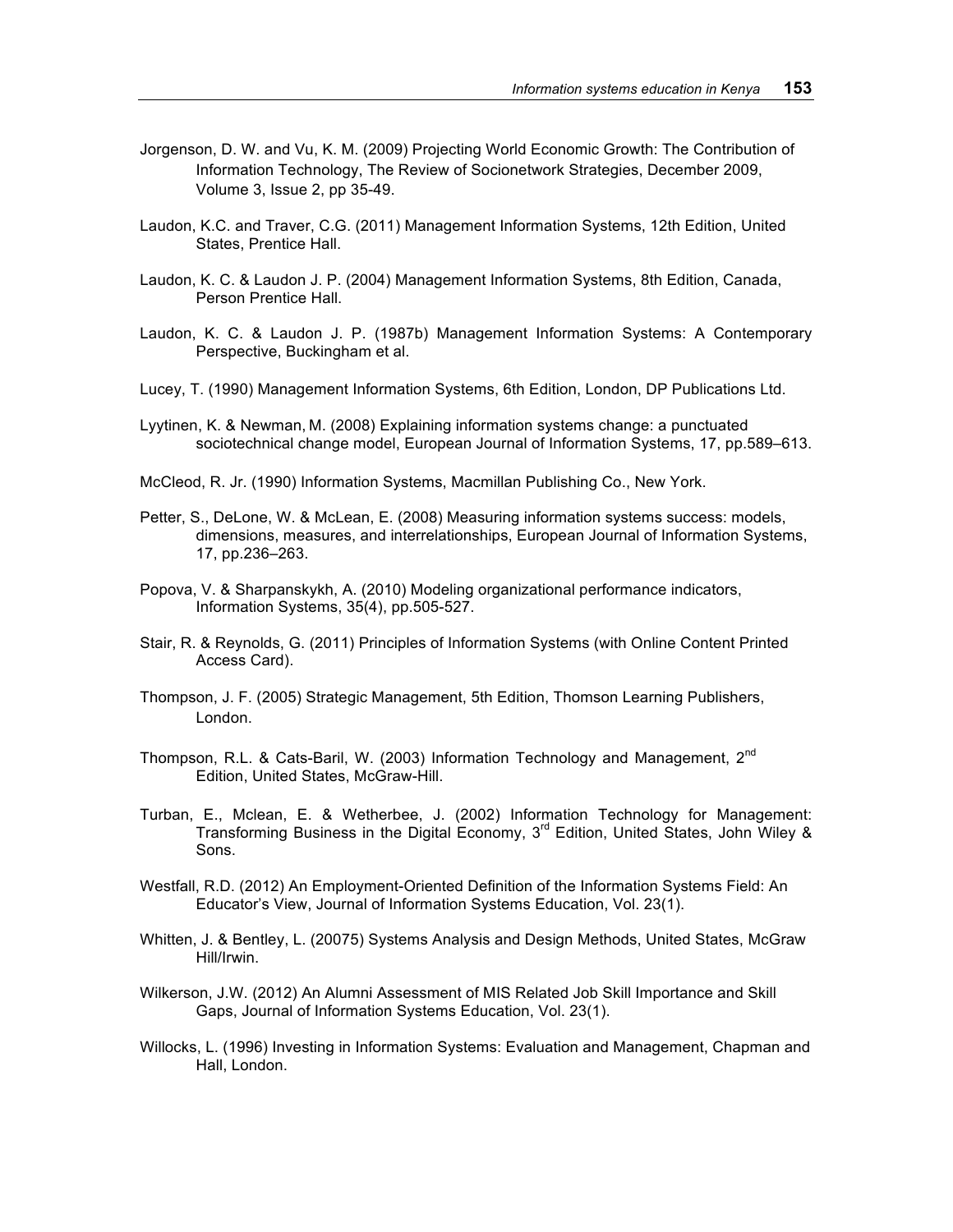### **ONLINE REFERENCES:**

European Journal of Information Systems http://www.palgrave-journals.com/ejis/free\_articles.html

- ICT Administrator http://www.ictknowledgebase.org.uk/itadminjobdescription
- ICT Project Manager http://educationportal.com/articles/ICT\_Project\_Manager\_Job\_Description\_Duties\_and\_Salary.html
- ICT Support Department Roles and Responsibilities http://www.edugeek.net/forums/generalchat/11502-ict-support-dept-roles-responsibilities.html
- Information Systems http://www.uh.edu/~mrana/try.htm#HIS.
- Information systems managers http://www.bls.gov/ooh/Management/Computer-and-informationsystems-managers.htm
- Joint Admissions Board http://jab.uonbi.ac.ke/cluster\_information
- Jomo Kenyatta University of Agriculture and Technology (JKUAT), Department of Commerce and Economic Studies http://www.jkuat.ac.ke/departments/ces/bachelor-of-businessinformation-technology/ (Accessed on 17<sup>th</sup> September 2012).

Kenya National ICT Board

http://www.doitinkenya.co.ke/index.php?option=com\_k2&view=item&id=1642:julisha&Ite  $mid=869$  (Accessed on  $17<sup>th</sup>$  September 2012).

Management Information Systems http://knowledge.cta.int/Dossiers/S-T-Policy/ICKM-MIS-ICT/Feature-articles/Management-Information-Systems

Management information system http://en.wikipedia.org/wiki/Management information system.

Management information systems http://www.answers.com/topic/management-informationsystem#ixzz26nhE5a9Q

Singapore Polytechnic http://www.sp.edu.sg/wps/portal/vp-

Strathmore University, Bachelor of Business Information Technology http://www.strathmore.edu/fit/courses/109 (Accessed on September 17th 2012);

The history of management information systems http://www.ehow.com/about\_5444925\_historymanagement-information-systems.html.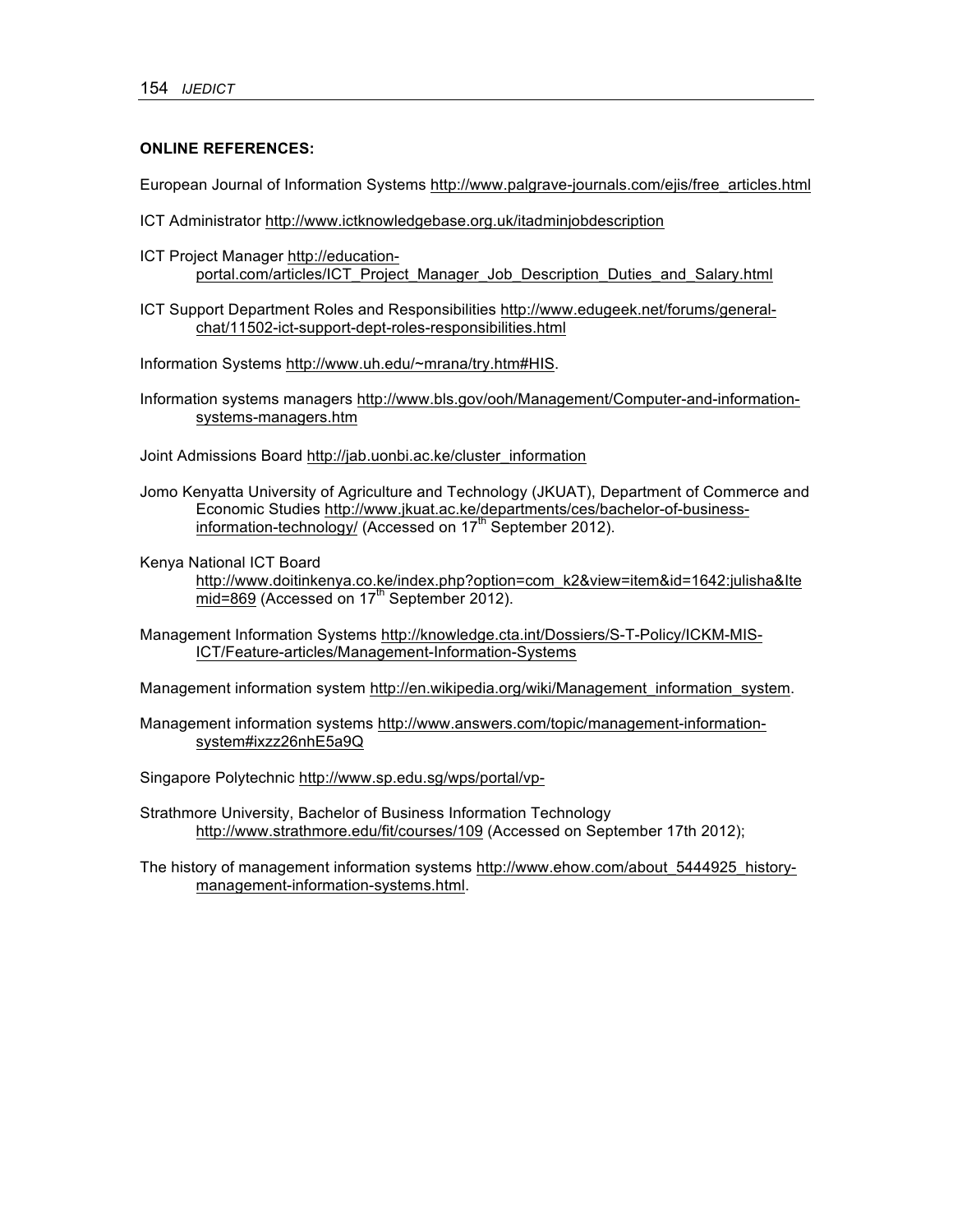### **APPENDIX A:**

### **Description of Respondent Characteristics**

A questionnaire was administered to one of the two *IS Concepts* sections of the September 2011 intake at the Kenya Polytechnic University College (KPUC) in Nairobi. The class section consisted of 75 students made up of 46 *Bachelor of Commerce* students (61%) and 29 *Bachelor of Economics* students (39%). The students were part of the new intake being Year I, Semester I degree students. The *Bachelor of Commerce* students were part of the second intake while the *Bachelor of Economics* students were the first intake at the degree level since the inception of KPUC as a University College in November 2008 (the first *Bachelor of Commerce* degree intake was in January 2011). For facilitative reasons, the September 2011 *Bachelor of Commerce* class of 98 students was divided into two groups (*'A' and 'B'*), each consisting of 49 students. *'A'* was then combined with the *Bachelor of Economics* September 2011 class of 30 students, and *'B'* was combined with the *Bachelor of Business Information Technology (BBIT)* September 2011 intake class of 25 students. The *IS Concepts* course was offered to all new degree students in two sections of one class – the first one consisting of *Bachelor of Commerce 'A' and Bachelor of Economics (ABMI 1121: ICT Concepts, Section I),* a total of 79 students; and the second one consisting of *Bachelor of Commerce 'B' and BBIT (ABMI 1121: ICT Concepts, Section II)*, a total of 74 students. The two sections were taught by two different lecturers. The group that participated in this survey was the combined *Bachelor of Commerce 'A' and Bachelor of Economics* with 79 students, although only 75 students participated in the survey. Of the 49 *Bachelor of Commerce 'A'* students in Section I, only 46 took part in the survey, and of the 30 *Bachelor of Economics* students in Section I, only 29 took part in the survey.

Issues relating to IS awareness as a field of specialization were considered applicable to both *Bachelor of Commerce* and *Bachelor of Economics* students. The survey instrument was administered in the final week of instruction, the  $12<sup>th</sup>$  week of the semester, along with the last continuous assessment test (CAT), and was assigned 5% of the total 30% CAT marks. Participation in the survey was the only condition for earning the full credit of 5%.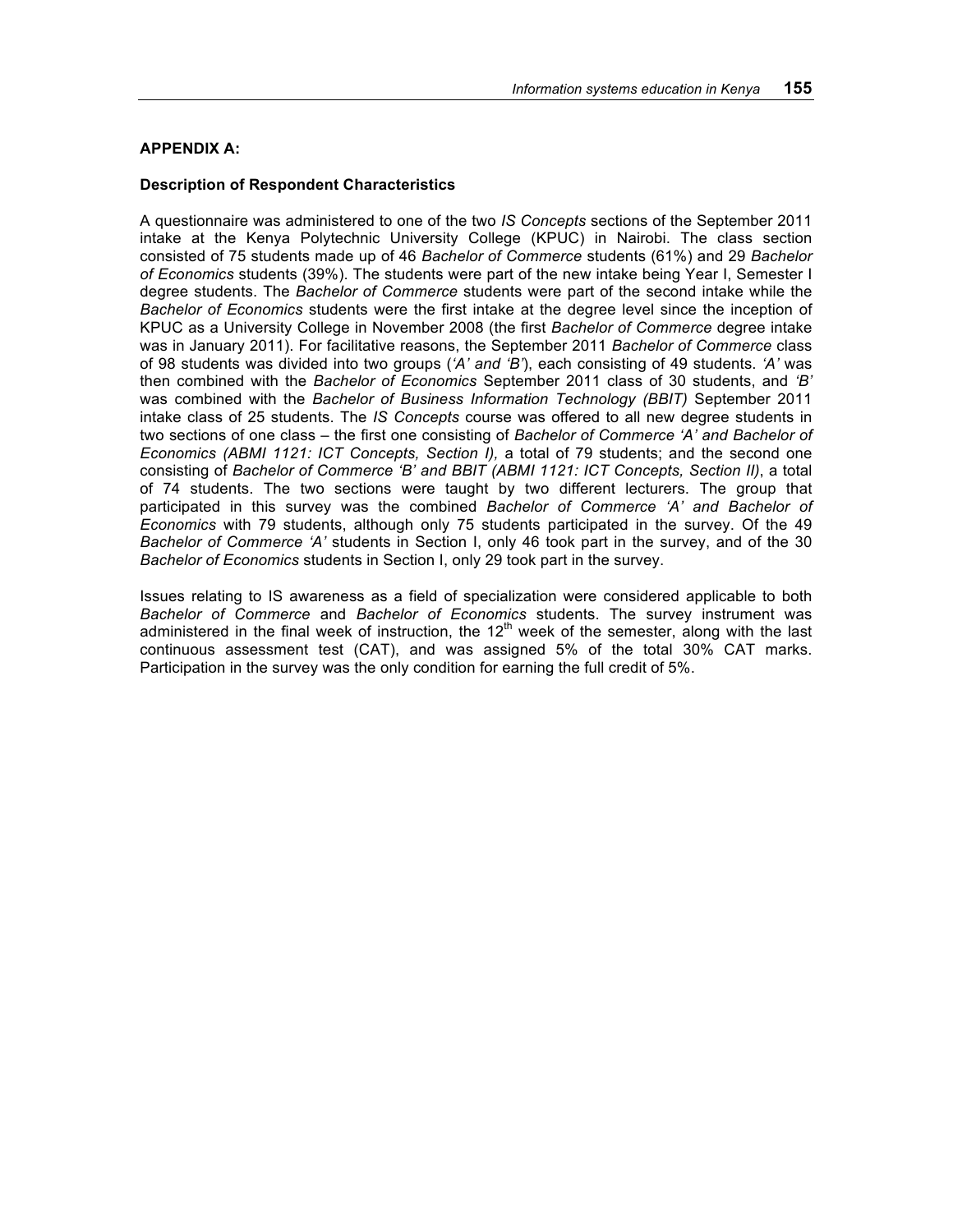### **APPENDIX B:**

### **The Joint Admissions Board (JAB)**

Public Universities (in Kenya) and their constituent colleges conduct a joint admission exercise to their universities under a common framework called the Joint Admissions Board (JAB). This is mainly to ensure access to university education, based on academic merit for institutional-based undergraduate students. Students admitted through JAB get funding from the government. This admission exercise is performed annually before the start of each academic year, for candidates who sat the KCSE examination the previous year. JAB comprises representation from all public universities and the Ministry of Education.

There are three levels of authority in the JAB. At the top level is the *Committee of Vicechancellors*, responsible for ensuring that all policies and procedures are followed, in addition to dealing with difficult ad-hoc admission cases. The Ministry of Education representatives participate at this level to ensure that national policies are incorporated into the JAB decisions.

The second level is the *Deans Committee* that comprises deans/directors of faculties/ schools/institutes in the respective public universities. It is the deans who receive the output of the JAB system and accept the qualified students in their respective faculties/schools/institutes. The deans also make recommendations on various policies, procedures and matters that are pertinent to the admission process.

The third level is the *JAB Secretariat*, a combination of bureaucrats and ICT technical staff who run and maintain the JAB information system as well as administering the JAB process.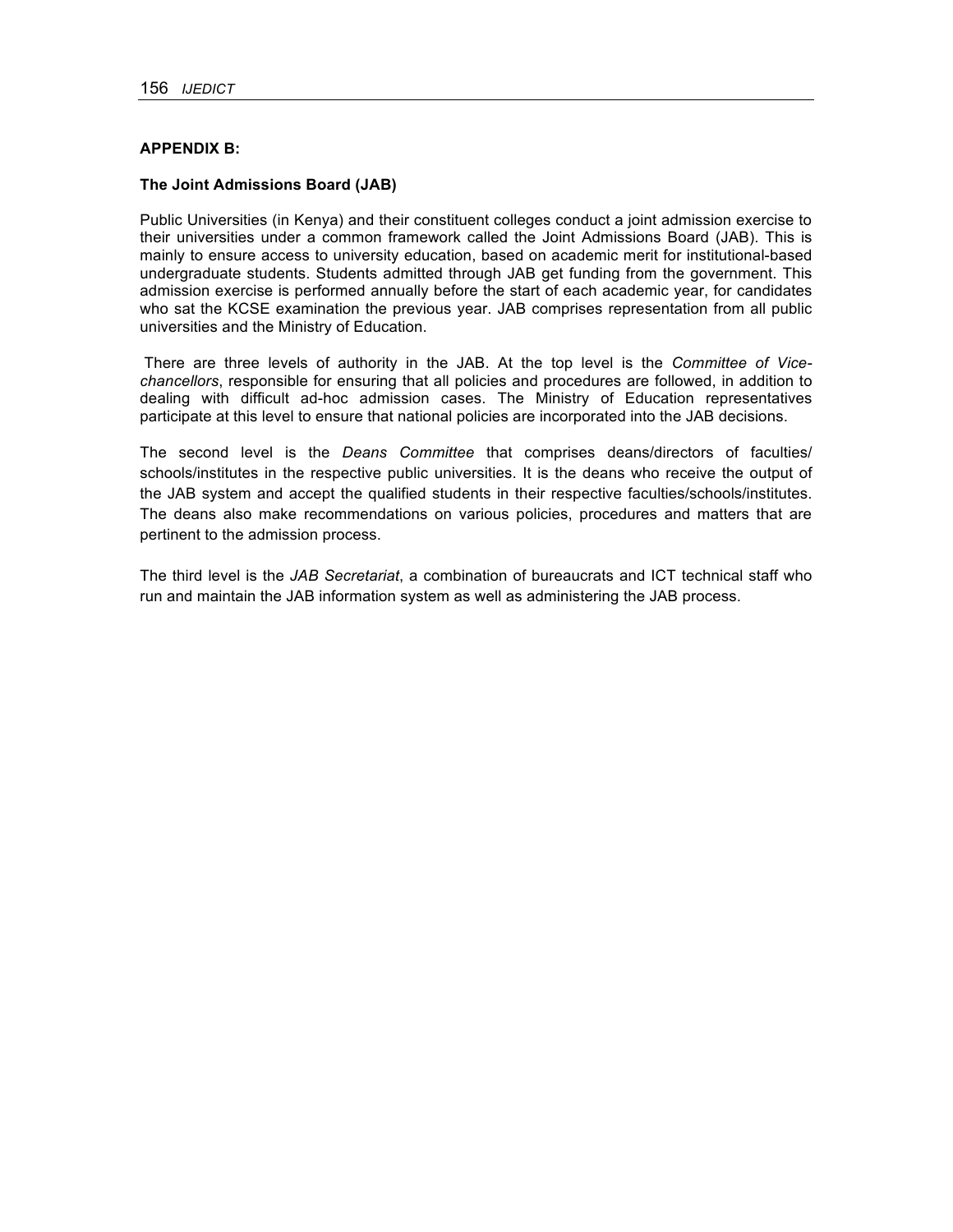# **APPENDIX C:**

## **Kenyan Public Universities and Their Constituent Colleges (represented in the JAB)**

- 1. University of Nairobi
- 2. Kenyatta University
- 3. Egerton University
- 4. Moi University
- 5. Maseno University
- 6. Jomo Kenyatta University of Agriculture & Technology
- 7. Masinde Muliro University of Science & Technology
- 8. Kimathi University College of Technology
- 9. Mombasa Polytechnic University College
- 10. Pwani University College
- 11. Kenya Polytechnic University College
- 12. Kisii University College
- 13. Chuka University College
- 14. Narok University College
- 15. Meru University College
- 16. South Eastern University College
- 17. Bondo University College
- 18. Kabianga University College
- 19. Multimedia University College of Kenya
- 20. Laikipia University College
- 21. Kiabanga University College
- 22. Karatina University College
- 23. Chepkoilel University College
- 24. Taita Teveta University College
- 25. Muranga Unversity College<br>26. Kirinyaga Unversity College
- Kirinyaga Unversity College
- 27. Cooperative Unversity College
- 28. Kibabii Unversity College
- 29. Garissa Unversity College
- 30. Rongo Unversity College
- 31. Embu Unversity College
- 32. Machakos Unversity College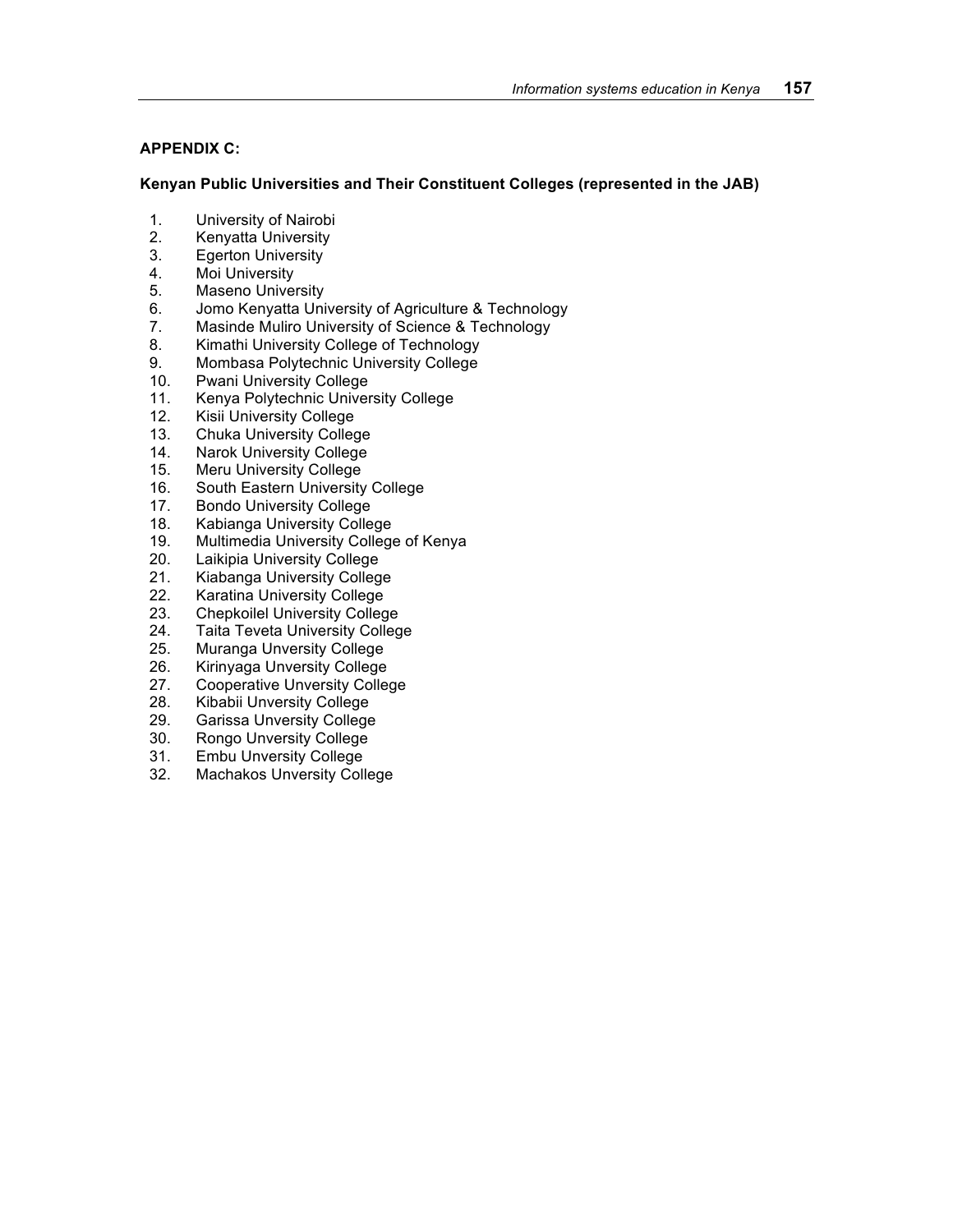### **APPENDIX D:**

### **Survey Instrument ICT Concepts Class (B.Com. A and B. Econ), September 2011**

This survey instrument is administered in this **ICT Concepts** class in lieu of one class assignment, and is assigned a weight of 5 total points.

#### **Instructions**

Your responses to the survey questions on this survey instrument are highly valued - as they will help provide the global ICT community with some information on ICT education in Kenya. So, please take the survey seriously, giving each question due consideration and providing the best possible answer to each. Pay careful attention to the instructions for each survey question. A total of 5 possible points will be assigned to each satisfactorily completed survey instrument. Do not put your name (nor student ID) on the survey instrument. However, be sure to sign today's class attendance sheet in order to get full credit for the survey. You have 30 minutes within which to complete the exercise.

#### **1. Personal Information**

- a) 1) What is your Gender? \_\_\_\_Male \_\_\_\_Female;
- b) What is your *year* of birth?

c) What are some of your hobbies?

- I. \_\_\_\_\_\_\_\_\_\_\_\_\_\_\_\_\_\_\_\_\_\_\_\_\_\_\_\_\_\_\_\_\_\_\_\_\_\_\_\_\_\_\_\_\_\_\_\_\_\_\_\_\_\_\_\_\_\_\_\_\_\_\_\_\_\_\_ II. \_\_\_\_\_\_\_\_\_\_\_\_\_\_\_\_\_\_\_\_\_\_\_\_\_\_\_\_\_\_\_\_\_\_\_\_\_\_\_\_\_\_\_\_\_\_\_\_\_\_\_\_\_\_\_\_\_\_\_\_\_\_\_\_\_\_\_
- III. \_\_\_\_\_\_\_\_\_\_\_\_\_\_\_\_\_\_\_\_\_\_\_\_\_\_\_\_\_\_\_\_\_\_\_\_\_\_\_\_\_\_\_\_\_\_\_\_\_\_\_\_\_\_\_\_\_\_\_\_\_\_\_\_\_\_\_

#### **2. Education**

- a) What is the highest education level you attained before joining the University College? \_\_\_\_'O' Level; \_\_\_ 'A' Level; \_\_\_\_Other: Specify \_\_\_\_\_\_\_\_\_\_\_\_\_\_\_\_\_\_\_\_\_\_\_\_\_\_\_\_\_
- b) What year did you complete 'O' level education? \_\_\_\_\_\_\_\_\_\_\_\_\_\_\_\_\_\_\_\_\_\_\_\_\_\_\_\_\_
- c) What year did you complete 'A' level education (if applicable)? \_\_\_\_\_\_\_\_\_\_\_\_\_\_
- d) What year did you complete 'Other' education (if applicable)?

 $\mathcal{L}_\text{max}$  and  $\mathcal{L}_\text{max}$  and  $\mathcal{L}_\text{max}$  and  $\mathcal{L}_\text{max}$  and  $\mathcal{L}_\text{max}$  and  $\mathcal{L}_\text{max}$ 

 $\mathcal{L}_\mathcal{L} = \mathcal{L}_\mathcal{L} = \mathcal{L}_\mathcal{L} = \mathcal{L}_\mathcal{L} = \mathcal{L}_\mathcal{L} = \mathcal{L}_\mathcal{L} = \mathcal{L}_\mathcal{L} = \mathcal{L}_\mathcal{L} = \mathcal{L}_\mathcal{L} = \mathcal{L}_\mathcal{L} = \mathcal{L}_\mathcal{L} = \mathcal{L}_\mathcal{L} = \mathcal{L}_\mathcal{L} = \mathcal{L}_\mathcal{L} = \mathcal{L}_\mathcal{L} = \mathcal{L}_\mathcal{L} = \mathcal{L}_\mathcal{L}$ 

 $\mathcal{L}_\text{max}$  , and the set of the set of the set of the set of the set of the set of the set of the set of the set of

#### **3. 'O' Level Education**

- a) In which **country** did you undertake 'O' level education?
- b) If Kenya, in which **province** did you undertake 'O' level education? \_\_\_\_\_\_\_\_\_\_\_\_\_\_\_\_\_
- c) If Kenya, in which **county** did you undertake 'O' level education?
- d) What is the name of your 'O' level education school? \_\_\_\_\_\_\_\_\_\_\_\_\_\_\_\_\_\_\_\_\_\_\_\_\_\_\_\_

# **4. 'A' Level Education**

- a) In which **country** did you undertake 'A' level education?
- b) If Kenya, in which **province** did you undertake 'A' level education? \_\_\_\_\_\_\_\_\_\_\_\_\_\_\_\_
- c) If Kenya, in which **county** did you undertake 'A' level education? \_\_\_\_\_\_\_\_\_\_\_\_\_\_\_\_\_\_
- d) What is the name of your 'A' level education school? \_\_\_\_\_\_\_\_\_\_\_\_\_\_\_\_\_\_\_\_\_\_\_\_\_\_\_\_

# **5. 'Other' Education**

- a) In which **country** did you undertake 'Other' education?
- b) If Kenya, in which **province** did you undertake 'Other' education? \_\_\_\_\_\_\_\_\_\_\_\_\_\_\_\_\_\_
- c) If Kenya, in which **county** did you undertake 'Other' education? \_\_\_\_\_\_\_\_\_\_\_\_\_\_\_\_\_\_\_\_
- d) What is the name of your 'Other' education school\_\_\_\_\_\_\_\_\_\_\_\_\_\_\_\_\_\_\_\_\_\_\_\_\_\_\_\_\_\_\_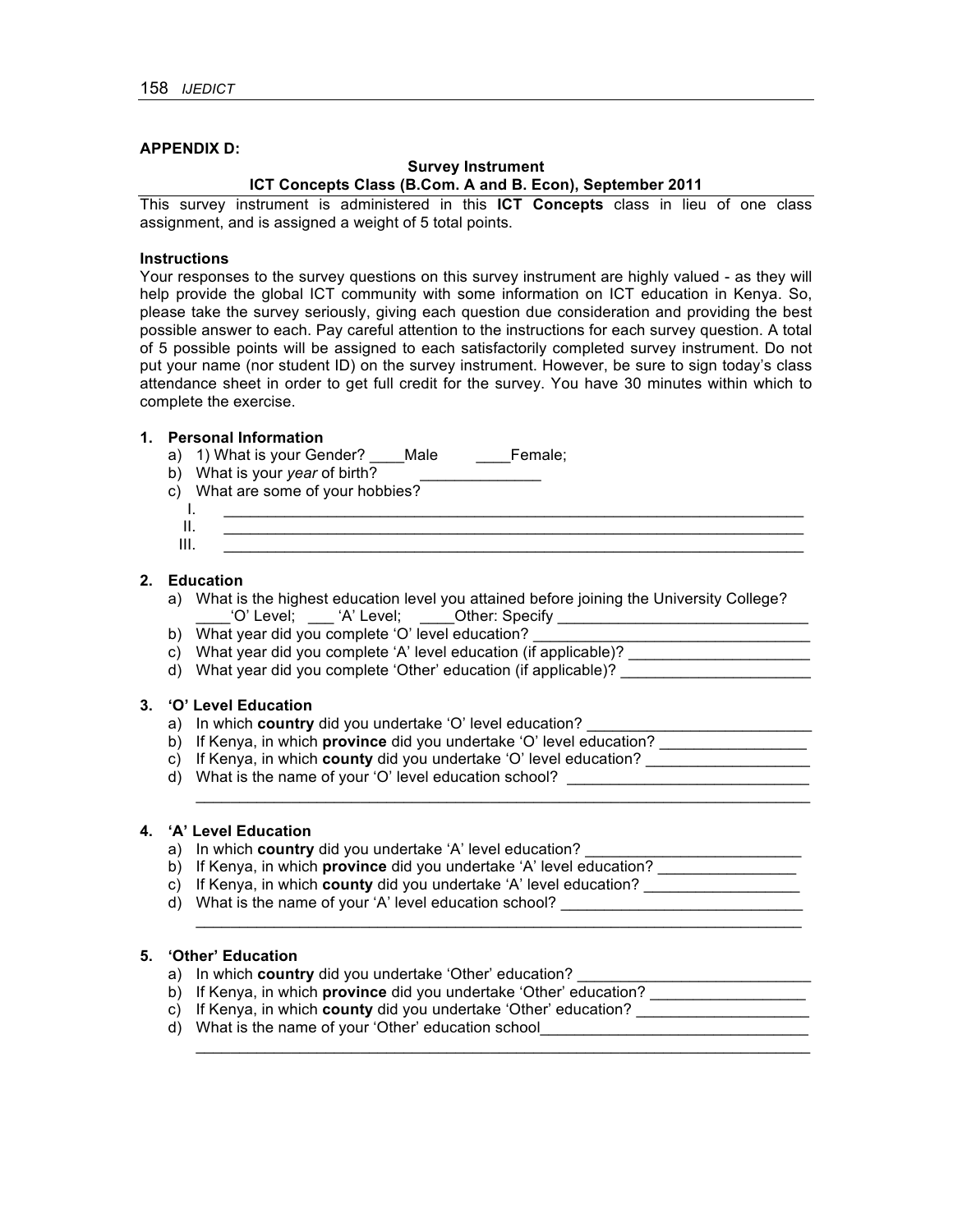|    | <b>Current (University) Education</b><br>a) What is your area of <b>specialization</b> (select one)?<br>Bachelor of Commerce (B. Com.)<br>Bachelor of Economics (B. Econ.)                                                            |
|----|---------------------------------------------------------------------------------------------------------------------------------------------------------------------------------------------------------------------------------------|
| b) | Give any special reason(s) for your choice of this specialization:                                                                                                                                                                    |
| c) | If B. Com., what is your choice of concentration (select one)?                                                                                                                                                                        |
|    | Accounting;                                                                                                                                                                                                                           |
|    | Finance<br>Insurance                                                                                                                                                                                                                  |
|    | <b>Business Administration</b>                                                                                                                                                                                                        |
|    | Entrepreneurship                                                                                                                                                                                                                      |
|    | Supply Chain Management                                                                                                                                                                                                               |
|    |                                                                                                                                                                                                                                       |
|    |                                                                                                                                                                                                                                       |
| d) | If B. Com., give any special reason(s) for your choice of this concentration:                                                                                                                                                         |
| a) | <b>Other Trainings</b><br>A part from your current university education at KPUC, are you undertaking any other<br>trainings either at KPUC or outside KPUC: _____ Yes _______ No;                                                     |
| b) | If 'Yes', please provide additional information on the training:                                                                                                                                                                      |
| 7. | Ĺ.                                                                                                                                                                                                                                    |
|    | __ICT certification; Stage_<br>ii.<br>iii.                                                                                                                                                                                            |
|    | Other certification; Stage expansion of the control of the control of the control of the control of the control of the control of the control of the control of the control of the control of the control of the control of th<br>iv. |
|    | v. If 'other' please specify:                                                                                                                                                                                                         |
|    | If 'Yes', what are the start and end dates of your trainings:<br>c)                                                                                                                                                                   |
|    | End date:<br>Start date: Start date:<br>İ.                                                                                                                                                                                            |
|    | End date:<br>ii.                                                                                                                                                                                                                      |
|    | Start date: _______________<br>End date:<br>iii.                                                                                                                                                                                      |

- 
- other training(s): \_\_\_\_\_\_\_\_\_\_\_\_\_\_\_\_\_\_\_\_\_\_\_\_\_\_\_\_\_\_\_\_\_\_\_\_\_\_\_\_\_\_\_\_\_\_\_\_\_\_\_\_\_\_  $\mathcal{L}_\mathcal{L} = \mathcal{L}_\mathcal{L} = \mathcal{L}_\mathcal{L} = \mathcal{L}_\mathcal{L} = \mathcal{L}_\mathcal{L} = \mathcal{L}_\mathcal{L} = \mathcal{L}_\mathcal{L} = \mathcal{L}_\mathcal{L} = \mathcal{L}_\mathcal{L} = \mathcal{L}_\mathcal{L} = \mathcal{L}_\mathcal{L} = \mathcal{L}_\mathcal{L} = \mathcal{L}_\mathcal{L} = \mathcal{L}_\mathcal{L} = \mathcal{L}_\mathcal{L} = \mathcal{L}_\mathcal{L} = \mathcal{L}_\mathcal{L}$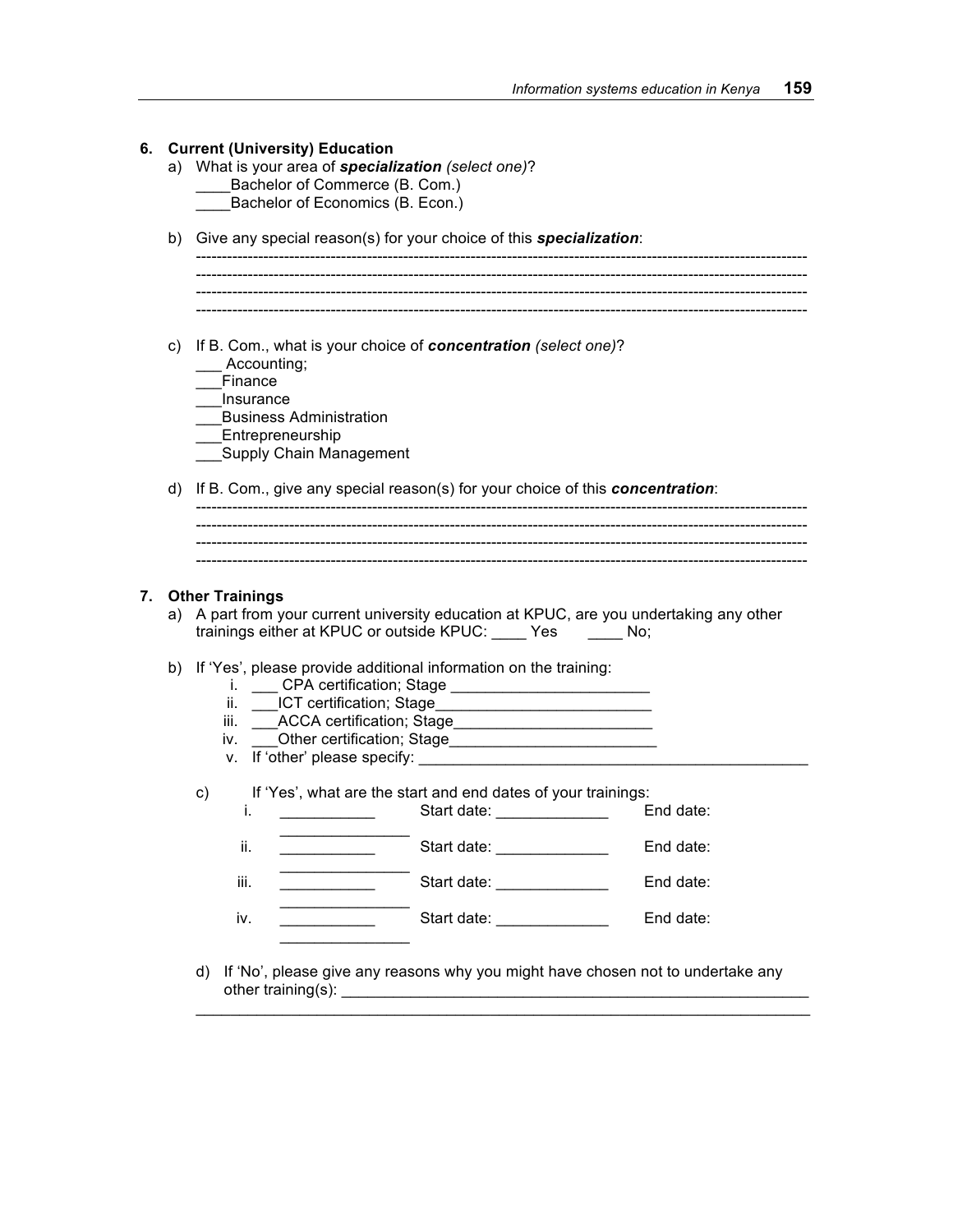### **8. Information Communication Technology (ICT) awareness**

- a) When was the first time you heard of ICT as a tool for facilitating communication?
	- i. Before high school
	- ii. \_\_\_\_\_During high school
	- iii. After high school
	- iv. Other
		- (Specify:\_\_\_\_\_\_\_\_\_\_\_\_\_\_\_\_\_\_\_\_\_\_\_\_\_\_\_\_\_\_\_\_\_\_\_\_\_\_\_\_\_\_\_\_\_\_\_\_\_\_\_\_).
- b) When was the first time you heard of ICT as a possible area of specialization?
	- i. Before high school
	- ii. During high school
	- iii. \_\_\_After high school
	- iv. \_\_\_Other
		- (Specify:\_\_\_\_\_\_\_\_\_\_\_\_\_\_\_\_\_\_\_\_\_\_\_\_\_\_\_\_\_\_\_\_\_\_\_\_\_\_\_\_\_\_\_\_\_\_\_\_\_\_\_).

### **9. Information Communication Technology (ICT) impressions**

- c) Today, having completed this course in *ICT Concepts*, what are your impressions about ICT as an area of specialization?
	- i. Not so interesting
	- ii. Rather interesting
	- iii. Very interesting
	- iv. Other
		- $(Specify:$

### **10. Information Communication Technology (ICT) specialization**

- a) If you had the opportunity to change your choice of specialization, would you consider choosing ICT? \_\_\_\_Yes\_\_\_\_Not Sure \_\_\_\_No
- b) If 'Yes', why would you consider ICT as an area of specialization *(select all that apply)?* 
	- i. Perceived career opportunities
	- ii. Interest in the subject matter
	- iii. Good salaries
	- iv. Other
		- $(Specify:$

- c) If 'No', why would you **not** consider ICT as an area of specialization *(select all that apply)?*
	- i.\_\_\_It does not interest me
	- ii.\_\_\_I still don't understand it enough
	- iii.<sup>1</sup> I have a passion for current chosen specialization
	- iv. Other  $(Specify:$

#### **11. Retrospectively**

a) At the time of choosing your area of *specialization*, if you knew then what you know now about ICT, and if a Bachelor of ICT (B. ICT) option was available, would you have chosen B. ICT as an area of specialization?

\_\_\_Yes \_\_\_\_\_\_Not really \_\_\_\_\_\_No

b) At the time of choosing your area of *concentration* (for B.Com. students), if you knew then what you know now about ICT, and if an ICT option was available, would you have chosen ICT as an area of *concentration*?

Yes Mot really Mo